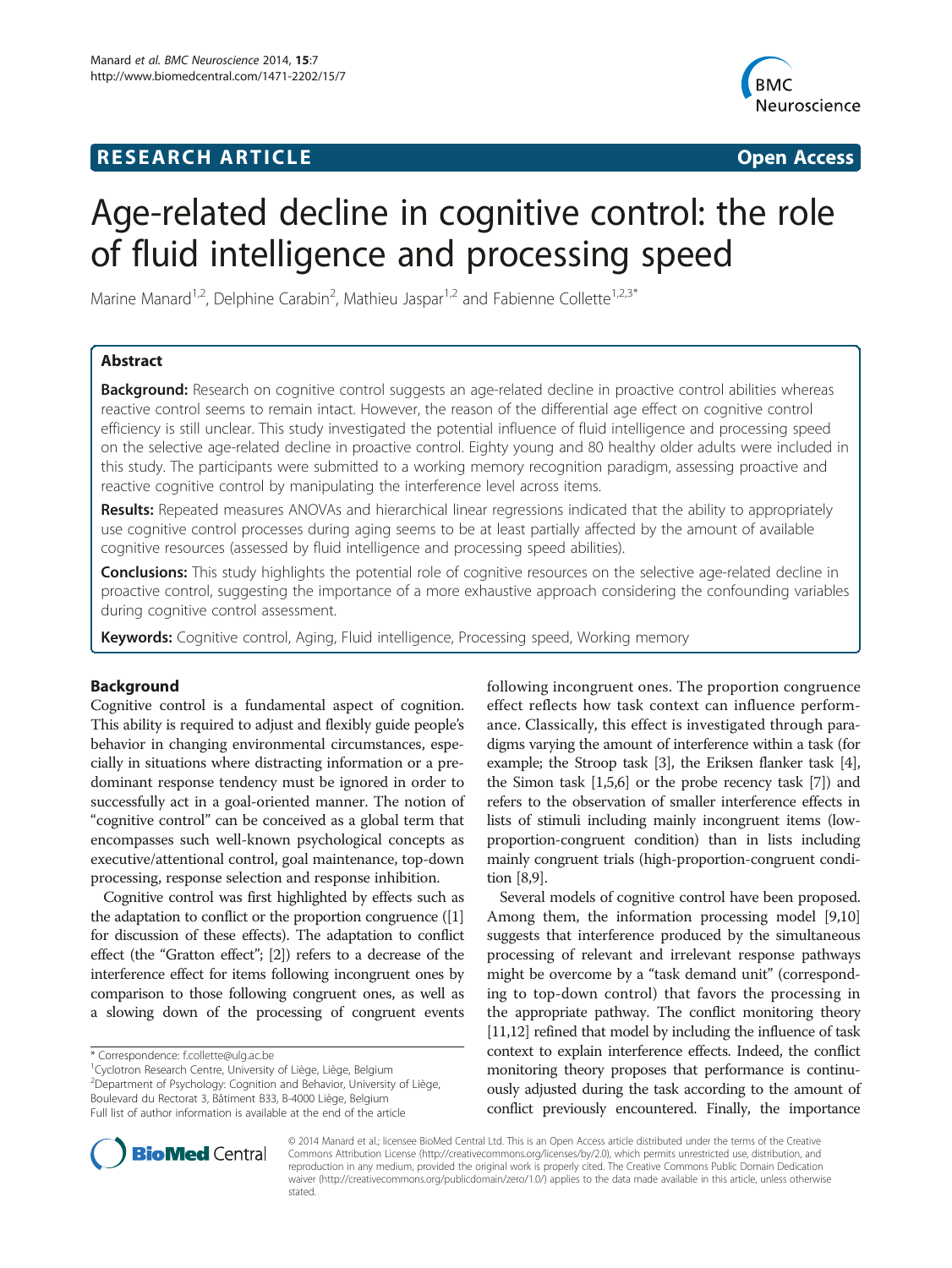of active maintenance of memory representations (plan of action, goals, or task-relevant information) to overcome predominant but inappropriate responses was stressed by Kane and Engle [[13](#page-14-0)].

In accordance with these models, Braver and colleagues [[14](#page-14-0)] developed a "context-processing" account to provide an explanation of the previously observed age-related decline in cognitive functions [\[15-19](#page-14-0)]. These authors defined "context" as all internal task-relevant representations (based on a particular previous stimulus, the processing of an entire sequence of stimuli, specific task instructions, or a particular goal) allowing to bias behavior to efficiently respond to task demands. Consequently, context representations may be particularly important to influence cognitive processing. Braver et al. [\[14](#page-14-0)] argued that agerelated difficulties observed in working memory, inhibition, attention and executive function may be in fact influenced by the impairment of the ability to maintain context representations in an active state. Following this theoretical background, Braver and collaborators [[20](#page-14-0)] also described a general framework of cognitive control ("the Dual Mechanisms of Control model", DMC, see below for a detailed presentation) that postulates the existence of two distinct mechanisms: proactive and reactive control processes see also [\[21,22\]](#page-14-0). In the present study, we were interested in investigating the potential age-related cognitive control decline by distinguishing proactive and reactive control processes. Indeed, the DMC account provides an elegant framework to subtly assess individual differences in cognitive control processes and complements the "context processing theory" [[13,14\]](#page-14-0).

#### The Dual Mechanisms of Control (DMC) account

The Dual Mechanism of Control (DMC) account [[20](#page-14-0)] states that flexibility in cognitive control strategies may be achieved through reactive or proactive control, depending on situational demands or individual differences. The DMC model clearly distinguishes these two kinds of control in terms of cognitive properties and brain activity. Proactive control is postulated to be a sustained form of control that can be engaged in situations in which upcoming stimuli can be anticipated, allowing for rapid and efficient responses. More specifically, proactive control involves active maintenance of all task-relevant information (i.e., task instructions, identity of previous stimuli, cues for later behavior, etc.) that could be useful to produce an appropriate response to cognitively demanding events. Reactive control, on the other hand, is thought to be engaged in situations in which anticipating the characteristics of upcoming stimuli is not the most efficient way to perform the task. In that case, the occurrence of a critical event triggers the transient reactivation of required information, specifically in response to that critical stimulus. In sum, proactive control mechanisms are

specialized in anticipating and preventing interference, whereas reactive control is dedicated to detecting and resolving interference whenever it occurs [\[21\]](#page-14-0).

As mentioned earlier, an important factor that may modulate the extent to which proactive or reactive strategies contribute to task performance is the overall task context (i.e., task demands and characteristics). Indeed, although both strategies are equally likely to lead to correct performance on a specific trial, there are some situations in which one or the other kind of control is most appropriate, and the task context encourages the adoption of one form of control over the other. Among these factors, conditions involving high interference levels and allowing the anticipation of interference should encourage the use of proactive control whereas situations in which interference is infrequent and unexpected, reactive control mechanisms are predicted to dominate [\[20](#page-14-0)].

Recent data supporting that distinction between proactive and reactive cognitive control have notably been obtained with the Stroop and the probe recency tasks. For example, Bélanger et al. [[3](#page-14-0)] investigated these two processes by manipulating proportions of congruent items within a Stroop task. The comparison of performance between congruent and incongruent trials within the mostly congruent condition was assumed to reflect interference resolution abilities or the involvement of reactive control processes while the comparison of performance between incongruent trials of the mostly congruent and the mostly incongruent conditions was supposed to reflect the contribution of proactive control by the involvement of goal maintenance abilities. As suggested by the DMC model, Bélanger et al. [\[3](#page-14-0)] observed that young participants were slower and less accurate for incongruent trials than congruent ones in the mostly congruent condition. Moreover, they were also slower and less accurate for the incongruent trials that occurred during the mostly congruent condition than for the ones presented in the mostly incongruent condition.

The implementation of proactive and reactive control processes was also investigated by Burgess and Braver [[7\]](#page-14-0) using the Sternberg probe recency task [\[23\]](#page-14-0). In this task, sets of items are presented, followed after a brief delay by a single probe item. Participants have to indicate whether the probe item was part of the memory set (positive probe) or not (negative probe). However, in some trials, the probe was also "recent," meaning that it had been presented during the memory set in the prior trial, leading to a higher degree of interference in the current trial. As expected, Burgess and Braver ([\[7\]](#page-14-0), pilot study) observed that the interference associated with negative probes (more errors and slower response times) tended to be lower in the high- than in the low-interference expectancy condition, indicating the recruitment of proactive control processes to efficiently cope with a high-interference context.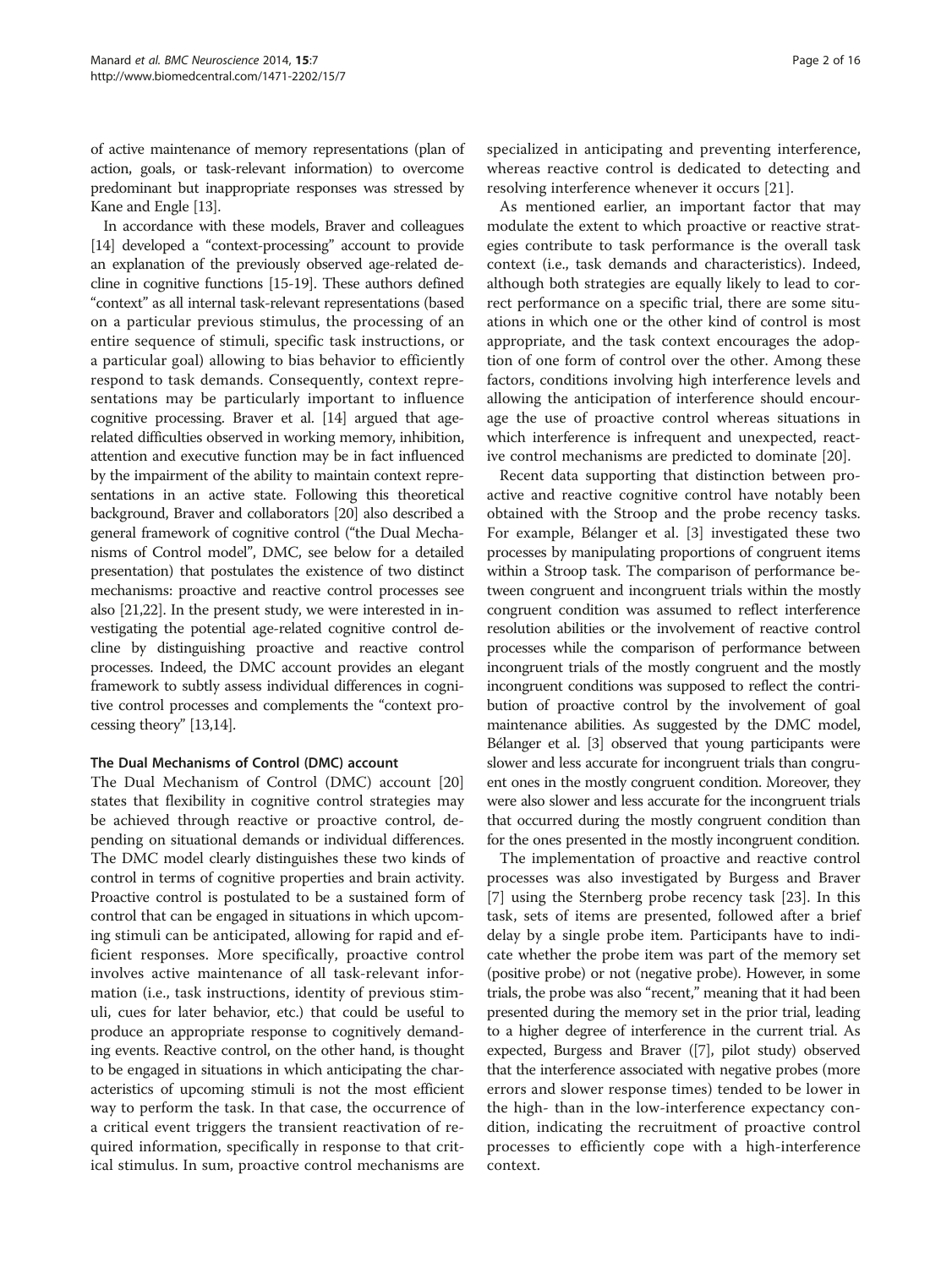According to Braver and colleagues [[20,21\]](#page-14-0), another important factor that likely influence the selection of a control strategy is individual differences in cognitive abilities. Because proactive control is more resourcedemanding, the implementation of such control when required by task characteristics will be more efficient for individuals who have more cognitive resources available. In fact, impairment in cognitive control previously reported in pathological or developmental populations (e.g., individuals with schizophrenia, older adults, etc.) might stem from differential reliance on reactive and proactive control processes. Consequently, the influence of three factors (age, level of fluid intelligence and processing speed) on the selection of these strategies will be investigated in the present study.

#### Fluid intelligence, processing speed and cognitive control Fluid intelligence and cognitive control

As mentioned above, proactive control is considered to engage more cognitive resources than reactive control [[20\]](#page-14-0). The concept of cognitive resources was previously linked to the constructs of working memory capacity and fluid intelligence (i.e., reasoning and problem solving abilities), and it was assumed that these two cognitive components could favor the ability to maintain goal-relevant information in an interfering context [\[13,24](#page-14-0)]. Thus it seems relevant to assume that individuals with high fluid intelligence should be more disposed to use proactive control to maintain task-goals in an active state in order to more efficiently manage the deleterious effect of interference. In accordance with this assumption, Perfetti, Tesse, Varanese, Saggino, and Onofrj [\[25\]](#page-14-0) investigated the potential link between fluid intelligence and a cognitive bias occurring with task–irrelevant characteristics of a salient stimulus. In their study, Perfetti et al. [\[25](#page-14-0)] used a three-back working memory task in which continuous sequences of stimuli were presented to participants. Two versions of the task were used to assess "cross-domain biasing effects". In the letterdetection version, participants were explicitly asked to retain and match the stimuli on the basis of their identity (letters), whereas they had to match stimuli according to their position for the spatial version of the task. Target and non-target trials were manipulated to introduce lures and create facilitating and interfering effects respectively. In other words, to measure "cross-domain biasing effects", some trials involved a stimulus that matched the three-back items on the other task-domain than that requested for the response. As expected, Perfetti et al. [\[25\]](#page-14-0) found that significant interference effects occurred for non-target stimuli following a three-back item matching the irrelevant domain. Moreover, they showed that fluid intelligence (assessed by the Raven's Advanced Progressive Matrices [\[26\]](#page-14-0)) could influence the ability to manage these interference effects across distinct domains. The authors suggested that the

explicit instruction given to participants to focus on the task-relevant domain (letter-detection vs. spatial task) might have induced the use of proactive control strategy, allowing to improve goal representations maintenance in working memory to prevent interference effects, and this more particularly in the group with high fluid intelligence level.

In their 2010 study, Burgess and Braver [\[7](#page-14-0)] observed that young adults with high fluid intelligence levels were less sensitive to interference than low-level participants. However, this decreased interference effect was limited to the high-interference condition, in which proactive control is thought to be involved. Thus, this study also provided some evidence supporting the notion that individuals with high fluid intelligence levels tend to increase the use of the proactive control strategy in high-interference conditions.

#### Processing speed and cognitive control

Despite the absence of studies that directly investigate the impact of processing speed on cognitive control efficiency, several authors have suggested that there exists a relationship between fluid intelligence and processing speed [\[27](#page-14-0)-[31\]](#page-14-0), and also with working memory (for a review, [\[32](#page-14-0)]). For instance, Jensen [\[33](#page-14-0)] suggested that individual differences in working memory could underlie the correlation between speed and intelligence. Indeed, as information needed for reasoning and problem solving is temporarily stored in working memory, faster processing speed allows the completion of these processes before the loss of this information, leading to better performance. Accordingly, working memory was found to be correlated with reasoning abilities and processing speed in a series of experiment [[34\]](#page-14-0).

These data clearly showed a relationship between individual differences in processing speed, working memory and fluid intelligence in young adults. Moreover, other studies have indicated that working memory [[13,35,36](#page-14-0)] and fluid intelligence [\[7,24](#page-14-0)] could influence proactive control abilities. Consequently, it seems relevant to explore the potential impact of processing speed and/or fluid intelligence on the tendency to efficiently select the most appropriate control strategy to perform a task, and more generally, the impact of these variables (considered to reflect the amount of available cognitive resources) on the selective agerelated decline suggested in proactive control.

#### Aging and cognitive control

Age-related cognitive changes appear particularly pronounced in tasks that require a high degree of cognitive control, such as when attention must be endogenously and intensively focused, especially in the face of distraction and interference, as well as in cognitive situations that demand a large amount of attentional resources for a review, see [[37\]](#page-14-0). Accordingly, a series of studies from Braver and colleagues showed a selective age-related impairment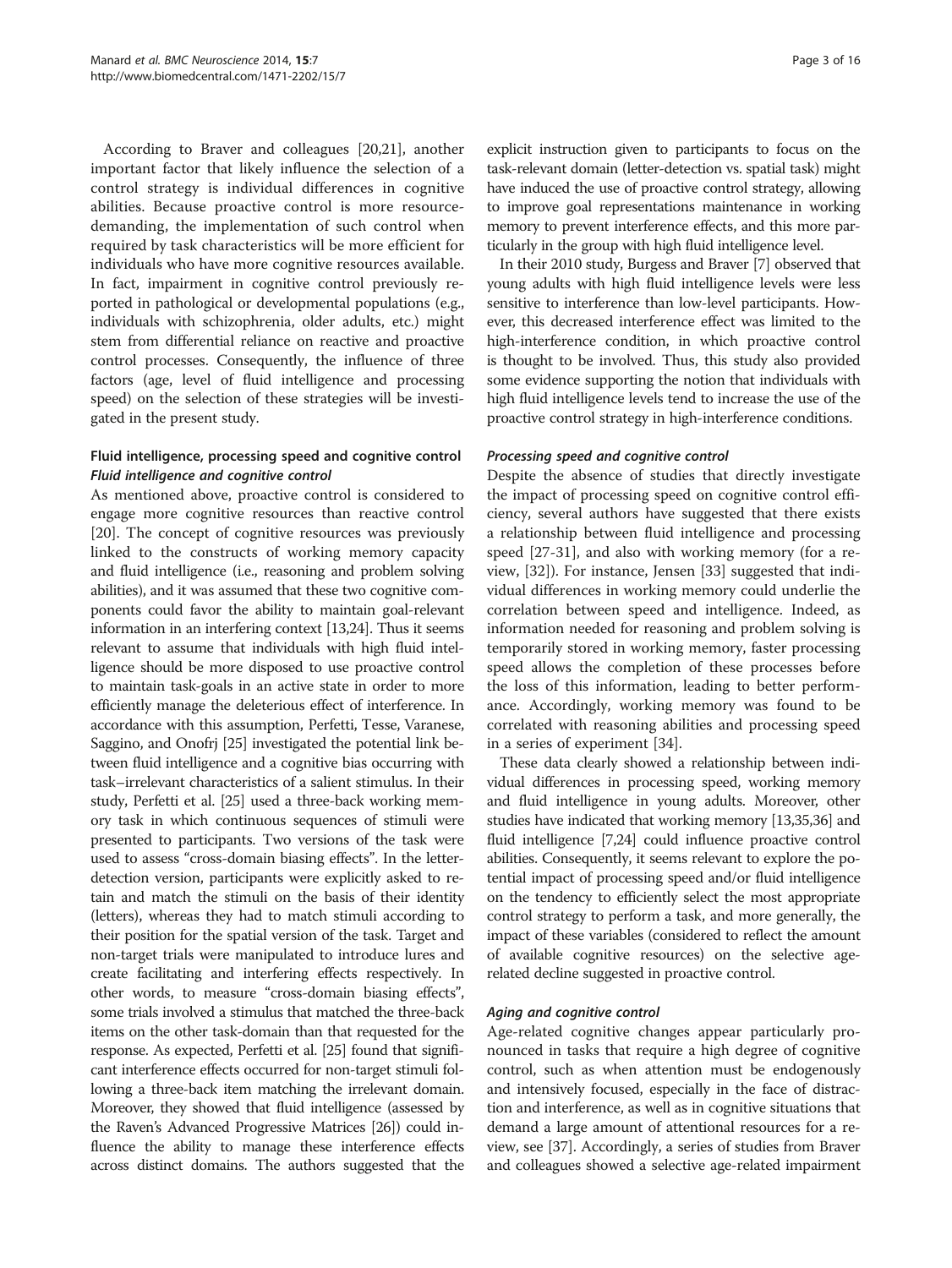in proactive control, whereas the use of a reactive control strategy seems to remain intact [[14](#page-14-0),[38,39\]](#page-14-0).

Changes in cognitive control strategy in healthy older adults were notably investigated with the AX-CPT task ([\[38\]](#page-14-0); see also [[14,39\]](#page-14-0). The classical AX-CPT paradigm requires participants to respond as quickly and accurately as possible to a specific target occurring after a specific cue. Target trials, which constitute 70% of the task, involve the occurrence of an A letter as the cue followed by an X letter as the target and require a positive response. Three kinds of non-target trials (10% each, for a total of 30% of the task), which require negative responses, involve (1) an invalid cue (non-A letter) preceding the X target (BX trials); (2) a valid cue (A letter) followed by an invalid "non-X" target (AY trials); and (3) an invalid cue (non-A letter) followed by an invalid "non-X" target (BY trials). With this task, Braver et al. [\[38\]](#page-14-0) observed that older adults were more accurate than younger ones in the AY condition but the two groups of participants did not differ for BX and BY trials. Moreover, older adults were less disturbed by the A probe in non-target trials (smaller difference in reaction times [RTs] between AY and BY trials than in the young group). In contrast, older adults showed greater interference effects for the X probe (larger difference in RTs between BX and BY trials). These results suggest that older adults showed impairments affecting context representations and updating inasmuch as they had poorer BX performance (slower RTs but intact accuracy) and better AY performance (greater accuracy) than younger adults. Given that reactive control is defined as a transient reactivation of context representations following the occurrence of the probe, it may be assumed that older adults tended to rely on this kind of cognitive control because of their high accuracy on BX trials, which suggests that their access to context representations is spared, and their slower RTs on BX trials, suggesting that these context representations were reactivated when the probe occurred. Therefore, Braver et al. [\[38\]](#page-14-0) proposed that there is an age-related impairment in the tendency to use proactive control to correctly prepare attentional mechanisms to process upcoming probe stimuli. This assumption seems to be supported by the enhanced age-related performance on AY trials, which could be interpreted as an age-related decline in the use of context representations to anticipate the probe (proactive control).

Thus, empirical evidence reveals an age-related decline in proactive control abilities. However, to our knowledge, no study has directly tested, in the context of the DMC framework, the hypothesis that the age-related decrease in proactive control abilities could in fact be influenced by the existence of less efficient general cognitive processes (such as processing speed and fluid intelligence). Answering this question should improve our understanding of cognitive control and the variations occurring on these mechanisms with age.

#### Objectives of the study

Given the dynamic relationship between cognitive control, fluid intelligence and processing speed, as well as the agerelated changes in these cognitive domains, the objective of this study was to explore the possible impact of fluid intelligence level and processing speed on the decline of proactive control abilities in healthy aging. Using a modified Sternberg paradigm [\[23\]](#page-14-0), proactive and reactive control abilities were compared in young and older participants using three approaches: (1) an initial large sample of participants; (2) a subsample of young and older participants matched for fluid intelligence level; and (3) another subsample of young and older participants matched for processing speed. We hypothesized that a decrease in proactive control abilities would be observed in the initial sample but that no difference in performance would emerge when the influence of any age-related decline in fluid intelligence and processing speed was controlled. In order to extend results from the first analyses, hierarchical linear regressions were performed on the whole sample of participants' scores in the high interference condition, using age, fluid intelligence level and processing speed as predictive variables.

#### Methods

#### Participants

Eighty young (43 men; M age =  $22.1$  years; SD =  $2.8$ ; range =  $18-29$ ) and 80 healthy older adults (37 men; M = 74.1 years;  $SD = 7.8$ ; range = 60–89) were included in this study. Informed written consent was obtained from each participant; the study was approved by the Ethics Committee of the Faculty of Psychology of the University of Liège, and was conducted in accordance with the ethical standards described in the Declaration of Helsinki (1964). All participants had normal or corrected vision and hearing, were native French speakers and none reported any medical, neurological or sensory defects, or use of medication likely to alter cognitive functioning. The cognitive status of the older participants was checked with the Mattis Dementia Rating Scale [\[40](#page-14-0)] (see Table [1\)](#page-4-0). All older participants had a total score equal to or greater than 130 (range 130–144), which constitutes the cut-off score to distinguish between healthy aging and dementia [[41](#page-14-0)]. The young and older groups of participants differed in terms of educational level (t (158) =  $-2.014$ ;  $p$  < .05) and vocabulary level on the French adaptation of the Mill Hill test [[42](#page-14-0)] (t (158) =  $-8.342$ ;  $p < .001$ ) (see Table [1\)](#page-4-0).

#### Materials and procedure

Participants were tested individually in a quiet, well-lit room. The two conditions of the probe recency Sternberg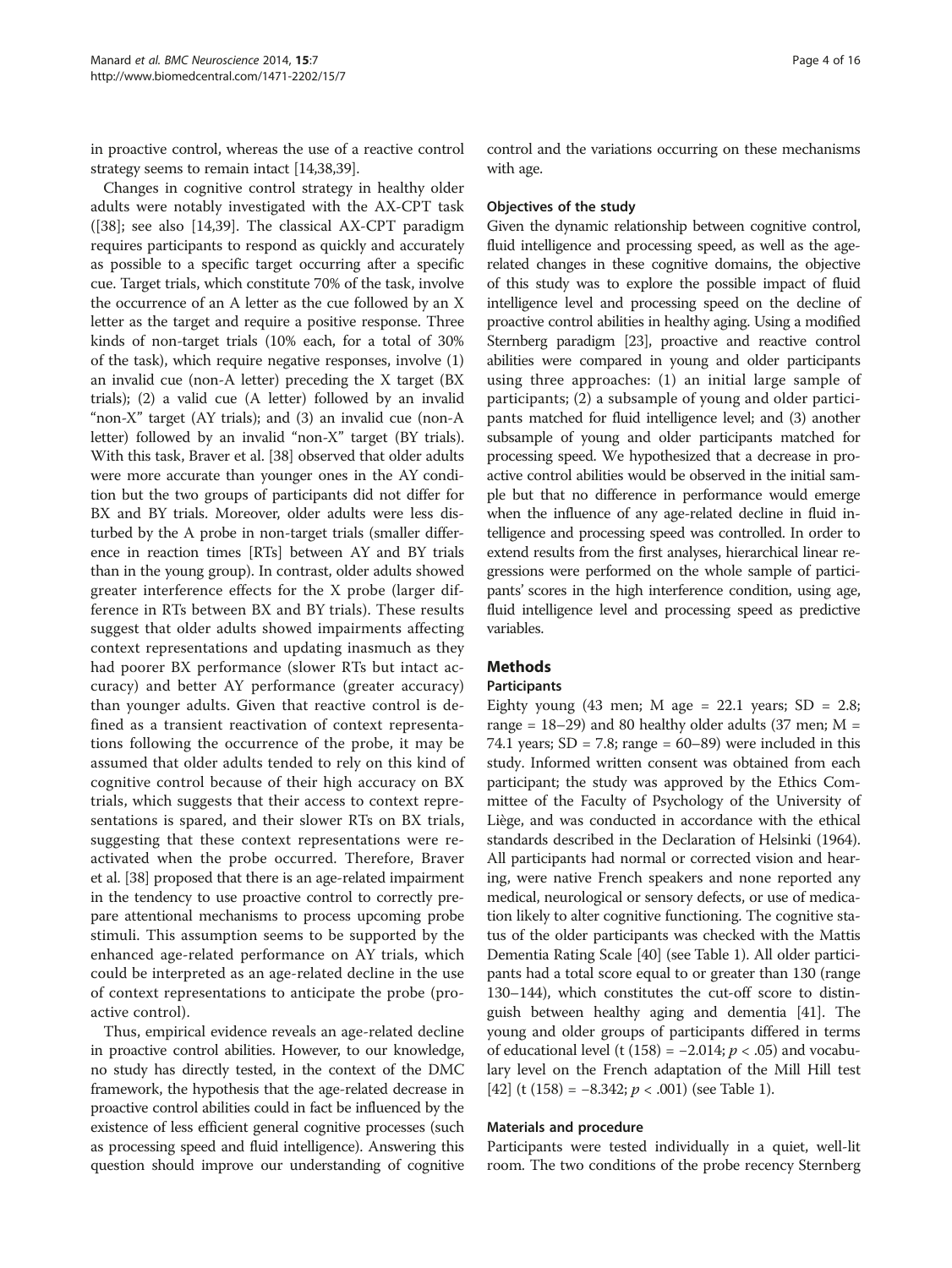<span id="page-4-0"></span>Table 1 Demographic and cognitive information for the whole sample of participants

|                                                               | Young adults<br>$(n = 80)$ | Older adults<br>$(n = 80)$ |
|---------------------------------------------------------------|----------------------------|----------------------------|
| Gender ratio [male/female]                                    | 43/37                      | 37/43                      |
| Educational level [years completed]                           | $13.57 + 2.28$             | $14.5 + 3.42$              |
| Mill Hill [Crystallized intelligence]                         | $21.3 + 5.09$              | $27.5 + 4.27$              |
| Raven's advanced progressive<br>matrices [Fluid intelligence] | $52.85 + 5.25$             | $43.96 + 7.74$             |
| Code test (WAIS-III) [Processing speed]                       | $85.23 + 12.68$            | $57.64 + 12.99$            |
| Mattis dementia rating scale                                  |                            | $140.262 + 0.291$          |

Mean raw score ± standard deviation.

task were presented on a microcomputer with a 15-inch color monitor using E-Prime software version 1.1, Service pack 3 [\[43\]](#page-14-0). Fluid intelligence and processing speed were respectively assessed by the paper-pencil version of the Raven's Advanced Standard Progressive Matrices [[44\]](#page-14-0) and the Code task from the Wechsler Adult Intelligence Scale (WAIS-III; [[45](#page-14-0)]). For the probe recency task, participants were seated in front of the computer screen at approximately 50 cm from the display. Response keys were located on a standard AZERTY keyboard.

The order of task administration was counterbalanced across participants such that half of the participants performed the high-interference condition of the probe recency task before the low-interference condition and the other half performed first the low-interference condition. Student t-tests performed on RTs and accuracy scores in the high- and low-interference conditions revealed no significant difference between the two orders of task administration, neither in the young nor in the older adults group (all  $ps > .05$ ).

#### Tasks

#### Fluid intelligence

All participants performed the Raven's Advanced Progressive Matrices [\[44](#page-14-0)] (see Table 1). In this 60-item nonverbal reasoning test, each item contains a pattern with a missing piece. The subject has to infer the rules underlying the pattern and apply these rules to discover which of the answer options provides the correct completion. Completion was self-paced. The score obtained is assumed to provide a reliable measure of reasoning and fluid intelligence level.

#### Processing speed

Participants also performed the Code test from the WAIS-III [[45\]](#page-14-0). This task requires participants to write, as quickly and accurately as possible, the corresponding numbers in front of symbols with the help of a correspondence table (see Table 1). The score obtained is thought to reveal basic processing speed abilities.

#### The probe recency task

Cognitive control was assessed by an adapted Sternberg's [[23\]](#page-14-0) item-recognition short-term memory task. Participants were presented series of trials consisting in groups of four consonants (target groups). They had to maintain these items in memory for a short retention interval, after which they were given a single probe item and had to decide whether this probe matched one of the items previously presented in the target group. The time course of a trial was as follows (see Figure [1](#page-5-0)): First, a fixation cross was displayed for 500 ms, followed by the visual presentation of the group of four consonants for 1500 ms. A blank screen was then displayed for 3000 ms, followed by the probe letter. The probe letter remained on the screen until the response was given, with a maximum response time allowed of 15 s. Finally, a blank screen was presented again for 1000 ms before the beginning of the next trial. Participants had to indicate, as quickly and accurately as possible, by pressing one of two response keys, whether the probe letter was present or not in the fourletter target group of the current trial.

There were four trial types (illustrated in Figure [1\)](#page-5-0) defined by the nature of the probe: (1) recent negative trials, for which the probe did not match any items from the current target set (and thus required a "no" response), but did match an item from the two previous target sets; (2) non-recent negative trials, for which the probe did not match any item from the current target set (and thus required a "no" response) nor the two previous target sets; (3) recent positive trials, for which the probe matched an item that was presented in the current target set (and thus required a "yes" response) and also in the two previous target sets; (4) non-recent positive trials, for which the probe matched an item that was presented in the current target set (and thus required a "yes" response) but not in the two previous target sets. Recent negative trials constituted the interfering trials, and recent positive trials the facilitating trials. Non-recent negative and positive trials represent control trials, used to calculate interference and facilitation effects respectively (see below). In the present study, only interference effects will be discussed.

To manipulate the recruitment of proactive and reactive control processes, two versions of the probe recency task were created by varying the ratio of recent positive and recent negative trials in each version (see Table [2](#page-5-0) for items distribution). Indeed, according to Braver, Gray, & Burgess [\[20\]](#page-14-0), a high probability of encountering interfering items (here, recent negative items) across trials should favor the employment of a proactive control strategy, whereas a low probability of interference should favor reactive control. Consequently, the low-interference condition was composed of 40% recent positive trials and 10% recent negative trials while the reverse proportion (40% recent negative and 10% recent positive) was presented in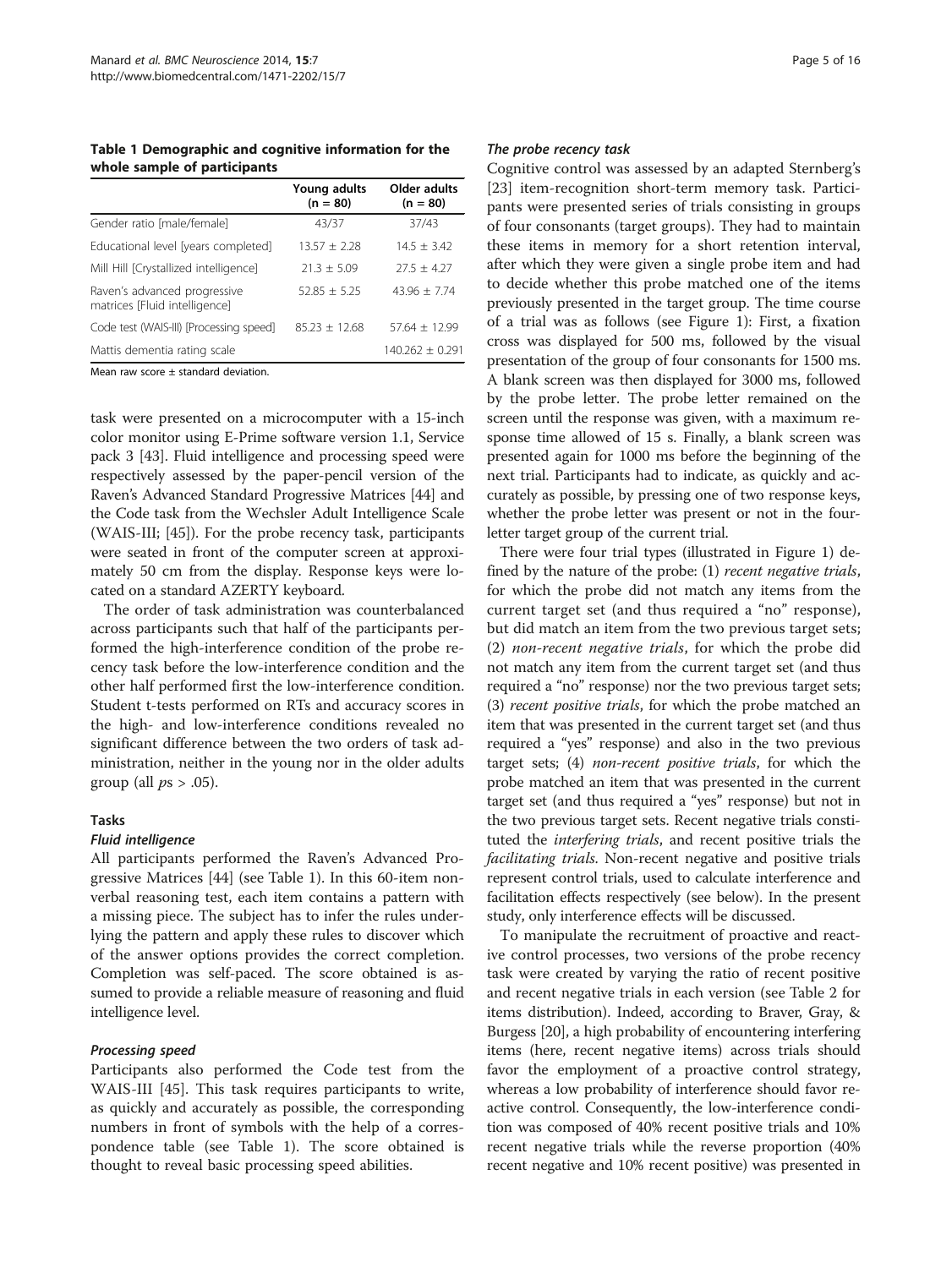<span id="page-5-0"></span>

the high-interference condition. The proportion of nonrecent positive and non-recent negative (neutral items) was 25% in each condition.

#### Results

All analyses were conducted with a statistical threshold set at  $p < .05$ . In order to meet the assumptions of homogeneity of variances and normality, statistical analyses were performed on logarithmic transformed RTs and arcsine transformed accuracy scores. Nevertheless, for the sake of clarity, figures were created using the means of the raw values. An interference index was calculated by subtracting

Table 2 Composition of the low- and the high-interference conditions

| Nature of probes    | Low-interference<br>condition | High-interference<br>condition |  |  |
|---------------------|-------------------------------|--------------------------------|--|--|
|                     | [Reactive Control]            | [Proactive Control]            |  |  |
| Recent positive     | 40% (32)                      | 10% (8)                        |  |  |
| Recent negative     | 10% (8)                       | 40% (32)                       |  |  |
| Non-recent positive | 25% (20)                      | 25% (20)                       |  |  |
| Non-recent negative | 25% (20)                      | 25% (20)                       |  |  |

Distribution of the probe items in the two parts of the probe recency task (Raw number of trials).

RTs for non-recent negative stimuli ("neutral stimuli") from recent negative stimuli ("interfering stimuli") in both highand low-interference conditions. With regard to accuracy, the reverse interference index (non-recent negative – recent negative) was calculated. Consequently, high scores are indicative of considerable sensitivity to interference for both RTs and accuracy.

First, in order to determine the age-related effect on proactive and reactive cognitive control processes, two repeated measures ANOVAs were performed on RTs and accuracy scores comparing the two groups of participants, with task condition (high or low interference level) as repeated measure factor. Planned contrasts were used to test the effect of age in proactive and reactive control. Older adults were expected to have more difficulties to manage interference in the high-interference condition (reflecting proactive control) than younger adults. However, no significant difference was expected between the two groups in the condition thought to favor the use of reactive control strategy (low-interference condition). In addition, given that a significant difference in educational level was evidenced between young and older adults, the same repeated measures ANOVAs were conducted including educational level as covariate.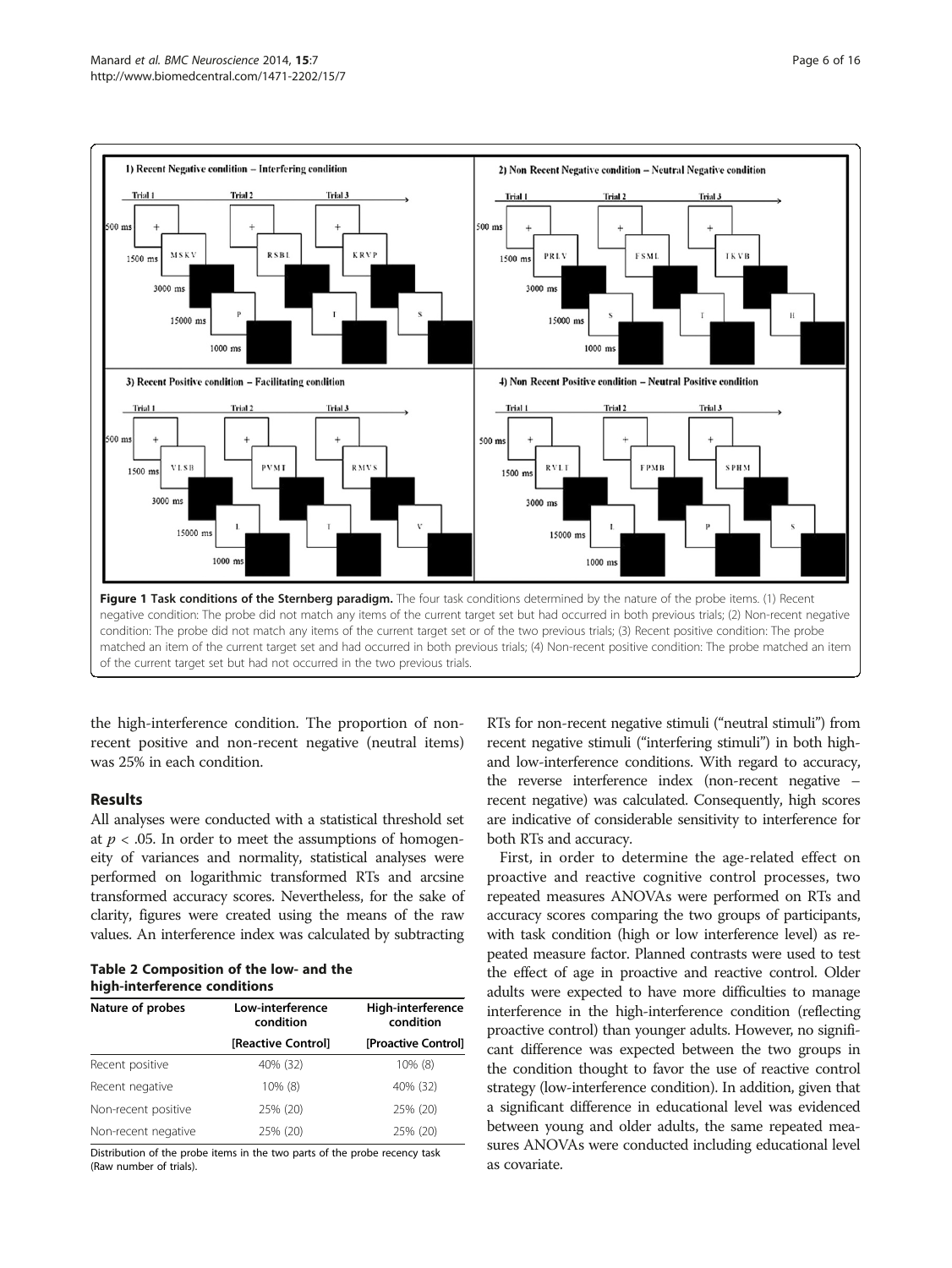To investigate the potential influence of age-related differences in cognitive resources on the selective age-related decline in proactive control, two statistical approaches were used. First, repeated measures ANOVAs were conducted on subgroups within the participant sample that included young and older adults who were matched on the basis of their performance on fluid intelligence and processing speed tasks, respectively. Score ranges were defined to create the largest subgroups of young and older participants demonstrating similar performance in both fluid intelligence and processing speed to avoid significant differences between subsamples. With regard to the effect of fluid intelligence level, 25 young adults and 25 older adults with Raven scores between 48 and 53 were included. Similarly, for processing speed, 25 young adults (Code score between 61 and 89) and 29 older adults (Code score between 61 and 93) were considered. The use of matched groups for fluid intelligence abilities on one hand and for processing speed on the other hand should provide a first evidence of the potential impact of cognitive resources on the postulated specific age-related decline in proactive control. Indeed, if the tendency to use proactive control to deal with interference in high-interference conditions is only sensitive to aging, differences should persist in paired participants. However, if between-group differences disappeared, a potential impact of cognitive resources might be suspected. Again, planned comparisons were conducted between paired subgroups in the highand low-interference conditions to observe the potential selectivity of the results in the high-interference condition (reflecting proactive control). The effect size of each repeated measures ANOVA was reported as eta squared  $(\eta^2)$  for the main effects and interactions. Eta squared is generally interpreted as the proportion of variance of the dependent variable that is related to the factor.

Traditionally, values of .01, .06, and .14 represent small, medium and large effect sizes, respectively [\[46](#page-14-0)]. For planned comparisons, the effect size was reported using Cohen's  $D(d)$  for which values of .2, .5, and .8 represent small, medium and large effects, respectively.

Second, the privileged relationship that could exist between proactive control and cognitive resources was more directly investigated in the whole sample of participants with hierarchical linear regression analyses on the performance in the high-interference condition. Fluid intelligence level and processing speed were considered as a "block" of cognitive resources and were included simultaneously in the analyses. In a first step, hierarchical linear regressions were conducted to assess whether the age-related variance in interference sensitivity in the high-interference condition remain significant after partialling out the percentage of variance explained by cognitive resources. Afterwards, hierarchical regression models were constructed to measure variance of performance in the high-interference condition that might be explained by cognitive resources after controlling for age-related variance.

#### Selective age-related decline in proactive control

While only interference effects were reported in the present work, for the sake of completeness, raw performance on the whole task was reported in Table 3.

A 2 (group: young vs. older adults)  $\times$  2 (condition: high vs. low interference level) repeated measures ANOVA was performed on RTs (Figure [2A](#page-7-0)), and revealed significant effects of age (F(1,158) = 8.3;  $p < .01$ ;  $\eta^2 = 0.05$ ), with greater sensitivity to interference in the older group; condition (F(1,158) = 25.3;  $p < .001$ ;  $\eta^2 = 0.138$ ), with smaller interference indices in the low-interference condition; but no significant age\*condition interaction  $(F(1,158) = 2.1;$ 

Table 3 Young and older adults groups' performance on the probe recency task

|                     |                       | Young adults ( $n = 80$ )                              | Older adults $(n = 80)$                                |                      |  |  |
|---------------------|-----------------------|--------------------------------------------------------|--------------------------------------------------------|----------------------|--|--|
|                     |                       | High-interference condition Low-interference condition | High-interference condition Low-interference condition |                      |  |  |
| Recent negative     |                       |                                                        |                                                        |                      |  |  |
| RTs                 | $904.337 \pm 212.009$ | $879.987 \pm 231.631$                                  | $1310.519 \pm 346.285$                                 | 1262.706 ± 317.558   |  |  |
| Accuracy            | $0.933 \pm 0.074$     | $0.972 \pm 0.069$                                      | $0.912 \pm 0.103$                                      | $0.969 \pm 0.083$    |  |  |
| Non-recent negative |                       |                                                        |                                                        |                      |  |  |
| RTs                 | 777.925 + 162.656     | 796.506 ± 174.007                                      | $1108.05 + 276.049$                                    | $1144.569 + 264.464$ |  |  |
| Accuracy            | $0.987 \pm 0.027$     | $0.982 \pm 0.032$                                      | $0.976 \pm 0.05$                                       | $0.974 \pm 0.039$    |  |  |
| Recent positive     |                       |                                                        |                                                        |                      |  |  |
| RTs                 | 784.231 + 153.083     | $781.775 + 143.168$                                    | $1136.431 + 314.061$                                   | 1084.181 + 230.038   |  |  |
| Accuracy            | $0.959 \pm 0.074$     | $0.957 \pm 0.047$                                      | $0.948 \pm 0.091$                                      | $0.941 \pm 0.06$     |  |  |
| Non-recent positive |                       |                                                        |                                                        |                      |  |  |
| RTs                 | $809.244 + 147.426$   | 799.05 ± 157.734                                       | $1150.2 + 280.182$                                     | $1121.537 + 246.568$ |  |  |
| Accuracy            | $0.911 \pm 0.089$     | $0.915 \pm 0.086$                                      | $0.886 \pm 0.09$                                       | $0.896 \pm 0.091$    |  |  |

Mean raw median RTs  $\pm$  standard deviations.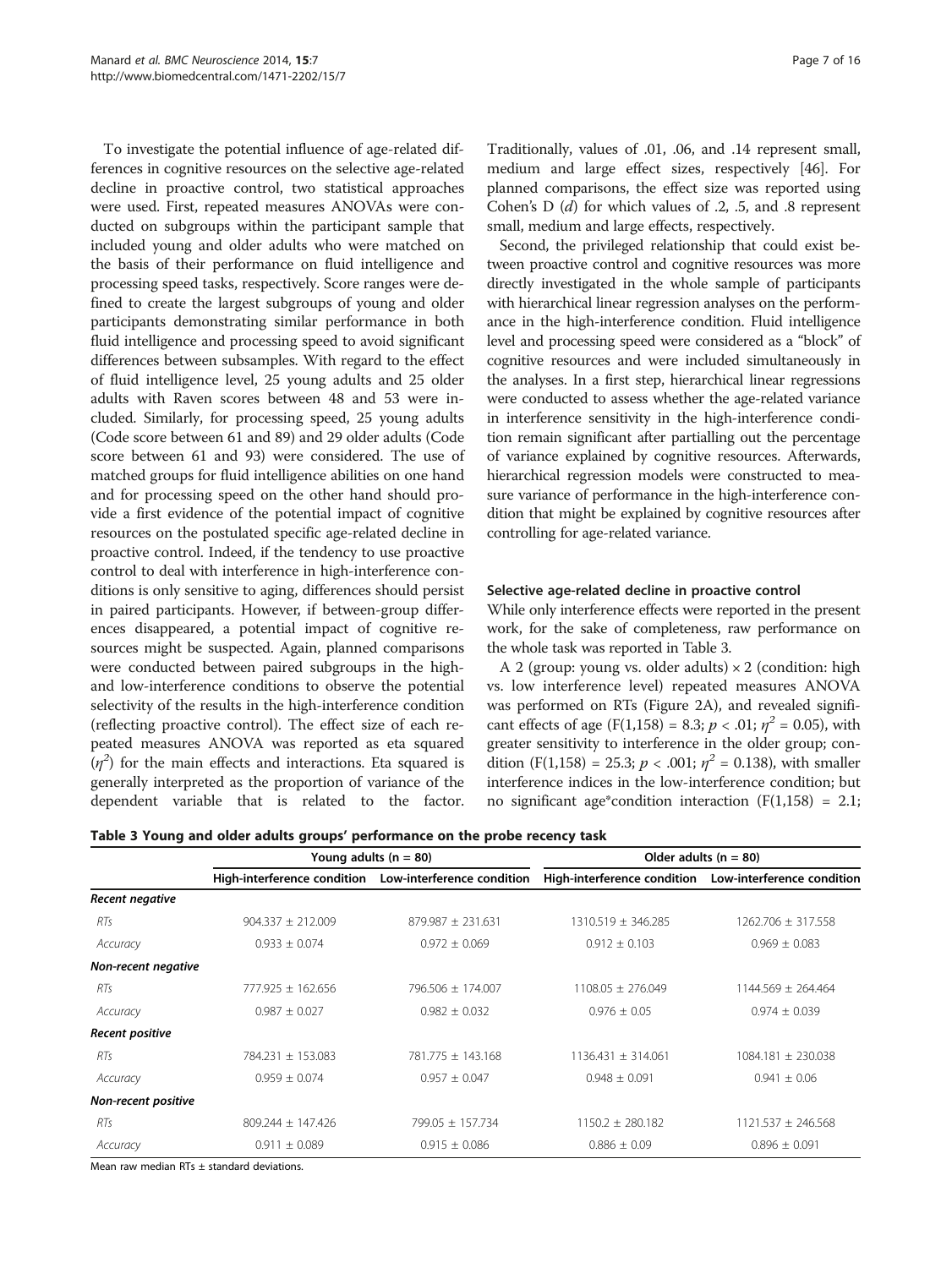<span id="page-7-0"></span>

 $p = .149; \eta^2 = 0.013$ . Planned comparisons revealed greater sensitivity to interference for older than younger adults in the high-interference condition  $(F(1,158) = 11.683;$  $p < .001$ ;  $d = 0.54$ ), while no group difference was found in the low-interference condition  $(F(1,158) = 2.144;$  $p = .145$ ;  $d = 0.22$ ).

Concerning accuracy (Figure 2B), the 2 (group: young vs. older adults)  $\times$  2 (condition: high vs. low interference level) repeated measures ANOVA revealed only a significant effect of condition  $(F(1,158) = 76.914; p < .001;$  $\eta^2$  = 0.33), with smaller interference indices in the low-interference condition; but no significant age effect  $(F(1,158) = 0.21; p = .651; \eta^2 = 0.001)$  or age\*condition interaction (F(1,158) = 0.61;  $p = .436$ ;  $\eta^2 = 0.004$ ). Planned comparisons between young and older adults confirmed the absence of age-related interference sensitivity in high (proactive)  $(F(1,158) = 0.039; p = .844; d = 0.031)$  and low (reactive) (F(1,158) = 0.792;  $p = .375$ ;  $d = 0.142$ ) interference conditions.

Finally, two 2 (group: young vs. older adults)  $\times$  2 (condition: high vs. low interference level) repeated measures ANCOVAs were conducted with years of education as covariate to discard the potential influence of educational level on RTs and accuracy performance. Concerning RTs, no significant effect of the educational level was found (F(1,157) = 0.00;  $p = .97$ ;  $\eta^2 < 0.001$ ), the effect of age (F(1,157) = 7.99;  $p < .05$ ;  $\eta^2 = 0.05$ ) remained significant and the age\* condition interaction  $(F(1,157) = 2.48;$  $p = .12$ ;  $\eta^2 = 0.02$ ) remained non-significant, while the effect of condition disappeared  $(F(1,157) = 3.67; p = .057;$  $\eta^2$  = 0.02). With regard to accuracy data, the analysis revealed a significant effect of educational level  $(F(1,157))$  =

8.37;  $p < .05$ ;  $\eta^2 = 0.05$ ). The other effects were not modified by adding the covariate: the age effect remained nonsignificant (F(1,157) = 0.00;  $p = .99$ ;  $\eta^2 = 0$ ), the condition effect significant (F(1,157) = 17.31;  $p < .001$ ;  $\eta^2 = 0.1$ ) and the age\*condition interaction non-significant ( $F(1,157) =$ 1.36;  $p = .25$ ;  $\eta^2 = 0.01$ ).

In sum, the analyses of RTs revealed a selective agerelated decline in proactive control (high-interference condition) whereas reactive control abilities seem to be preserved. However, accuracy analyses evidenced a very small number of errors in both high- and low-interference conditions and did not show any effect of age on interference sensitivity. Therefore, to improve our understanding of cognitive control mechanisms and the effects of age on these processes, it seems relevant to explore whether fluid intelligence level and processing speed might influence this age-related decrease in continuous management of interference. Due to the absence of an age-related decline in cognitive control in terms of accuracy, only RTs were considered in the subsequent analyses.

#### Impact of fluid intelligence and processing speed on cognitive control abilities in healthy aging

Concerning fluid intelligence level, a Student  $t$  test performed on the entire participant sample  $(n = 160)$  revealed a significant difference between young and older adults performance on Raven's Progressive Matrices  $(t(158) = 8.721;$  $p < .001$ ), with the younger group performing better (see Table [1](#page-4-0)), which confirms the presence of an age-related decline in fluid intelligence. To examine the potential influence of fluid intelligence on proactive control abilities in aging, subgroups were formed within the participant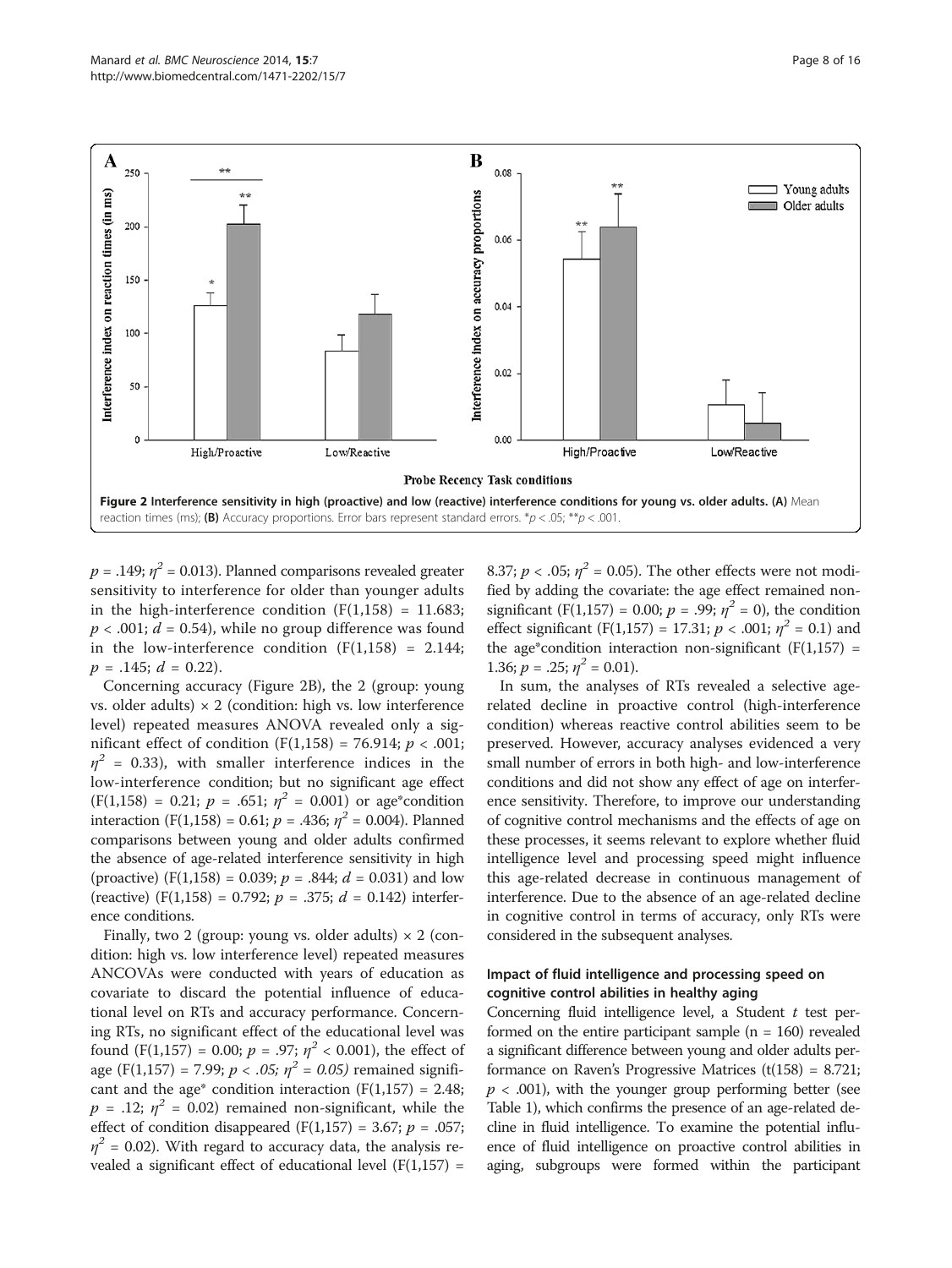sample. As described above, 25 young ( $M$  age = 21.64; SD  $= 3.289$ ) and 25 older adults (*M* age  $= 73.8$ ; SD  $= 7.047$ ) with scores between 48 and 53 on the Raven's Advanced Progressive Matrices test were selected (see Table [4](#page-9-0)). As expected, the performance of these subsamples of young and older participants was similar (t(48) = 0.606;  $p = .547$ ).

Concerning processing speed, a Student t test conducted on the whole participant sample revealed a significant difference between young and older adults  $(t(158) = 13.322)$ ;  $p < .001$ ). As Table [1](#page-4-0) shows, young adults performed significantly better than older adults on the Code task, confirming the postulated age-related decline in processing speed. To determine the influence of processing speed on the age-related decline in proactive control abilities, two subgroups of 25 young adults with a score on the Code test between 61 and 89 (*M* age = 21.96; SD = 2.406) and 29 older adults with a score between 61 and 93  $(M \, \text{age} = 70.724; \, SD = 7.643)$  were created (see Table [4](#page-9-0)). Again, the difference in performance between these subgroups became non-significant (t(52) = 1.651;  $p = .105$ ).

Separate ANOVAs were performed on the subgroups matched for fluid intelligence level and processing speed. Due to the similar level of performance between young and older participants on these factors, the analyses were conducted to investigate whether the proactive control decline evidenced in our first analysis can be considered as a specific effect of aging or influenced by a decrease in fluid intelligence and/or processing speed. Indeed, in the case of a specific effect of aging, the age-related difference in proactive control should remain significant. However, this difference was expected to disappear if it was influenced by a decrease in fluid intelligence and/or processing speed.

#### Influence of fluid intelligence on the age-related decline in proactive control

A 2 (paired subgroup: young vs. older adults)  $\times$  2 (condition: high vs. low interference level) repeated measures ANOVA was performed to investigate the potential influence of fluid intelligence on the selective age-related decline in proactive control (Table [5](#page-10-0) and Figure [3\)](#page-10-0). The analysis of RTs revealed no significant effect of age  $(F(1,48) = 0.00;$  $p = .957$ ;  $\eta^2 = 0.00006$ ), suggesting no significant difference in interference sensitivity between young and older adults who have similar fluid intelligence level. No significant effect of condition was found  $(F(1,48) = 2.87;$  $p = .097; \eta^2 = 0.056$ , suggesting no significant difference in interference sensitivity between high and low-interference conditions. Finally, no significant age\*condition interaction (F(1,48) = 0.03;  $p = .861$ ;  $\eta^2 = 0.0006$ ) was revealed, suggesting that young and older adults did not differ in sensitivity to interference in proactive and reactive control conditions. These results were confirmed by planned comparisons that showed no significant

difference in interference sensitivity in the two groups both in the high  $(F(1,48) = 0.005; p = .944; d = 0.014)$ and low (F(1,48) = 0.017;  $p = .897$ ;  $d = 0.041$ ) interference conditions.

#### Influence of processing speed on the age-related decline in proactive control

A 2 (paired subgroup: young vs. older adults)  $\times$  2 (condition: high vs. low interference level) repeated measures ANOVA was performed to investigate the potential influence of processing speed on the selective age-related decline in proactive control (Table [6](#page-11-0) and Figure [4](#page-11-0)). The RTs analysis revealed no significant effect of age  $(F(1,52) = 2.11;$  $p = .152$ ;  $\eta^2 = 0.039$ ), suggesting no significant difference in interference sensitivity between young and older adults. A significant effect of condition  $(F(1,52) = 11.66;$  $p < .05$ ;  $\eta^2 = 0.183$ ), with smaller interference indices in the low-interference condition, was found. Finally, no significant age\*condition interaction (F(1,52) = 0.17;  $p = .686$ ;  $\eta^2$  = 0.003) was evidenced, suggesting that young and older adults did not differ in interference sensitivity across the two conditions (high- and low-interference). Moreover, planned comparisons confirmed that young and older adults did not differ in interference sensitivity in both high  $(F(1,52) = 2.544; p = .117; d = 0.438)$  and low  $(F(1,52) =$ 0.756;  $p = 0.388$ ;  $d = 0.243$ ) interference conditions.

#### Hierarchical linear regressions

In order to more directly test the influence of cognitive resources (fluid intelligence and processing speed) on the observed age-related decline in proactive control, two hierarchical linear regression analyses were performed on RTs in the high-interference condition. For these analyses, fluid intelligence and processing speed performance were not collapsed in a composite score because they were only moderately correlated  $(r < .70$  as preconized by Hair, Black, Babin, & Anderson  $[47]$  $[47]$ ) (r = .48 in the young adults group and  $r = .39$  in the older adults group), but were simultaneously entered in the same block of predictors to assess the "cognitive resources" influence on agerelated proactive control performance.

First, hierarchical regressions were conducted to assess whether the age-related variance in interference sensitivity in the high-interference condition remain significant after controlling for variance explained by cognitive resources (Models A). Results are summarized in Table [7A](#page-12-0). The model 1A provides a simple linear regression assessing the amount of variance in the high-interference condition that could be attributed to age. In order to verify whether the contribution of age might be reduced to a non-significant account after controlling for cognitive resources-related variance in the high-interference condition, the model 2A includes fluid intelligence and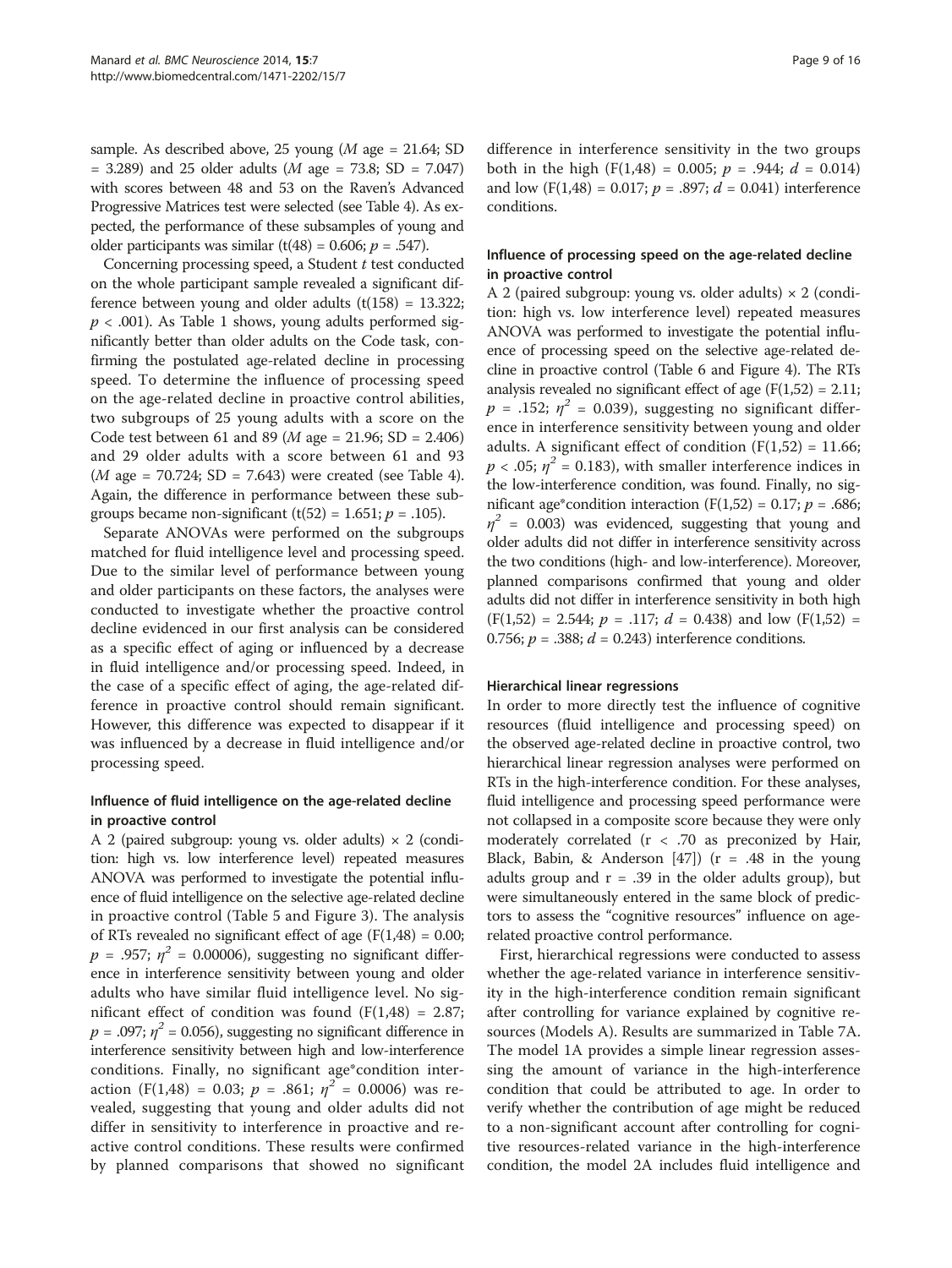<span id="page-9-0"></span>Table 4 Demographic data and cognitive assessment in subgroups of participants matched for fluid intelligence and processing speed

|                           |                                                | Gender ratio<br>[Male/female] | Age              | <b>Educational level</b><br>[Years completed] | Mill hill<br>[Crystallized intelligence] | Raven's advanced progressive<br>matrices [Fluid intelligence] | Code test (WAIS-III)<br>[Processing speed] | Mattis dementia<br>rating scale |
|---------------------------|------------------------------------------------|-------------------------------|------------------|-----------------------------------------------|------------------------------------------|---------------------------------------------------------------|--------------------------------------------|---------------------------------|
| <b>Fluid intelligence</b> | Young adults $(n = 25)$                        | 14/11                         | $21.64 \pm 3.29$ | $12.72 \pm 2.07$                              | $19.56 \pm 5.07$                         | $50.6 \pm 1.78$                                               | $79.52 + 9.46$                             |                                 |
| matching                  | Older adults $(n = 25)$                        | 13/12                         | $73.8 \pm 7.05$  | $15.04 + 3.67$                                | $29.56 + 2.52$                           | $50.32 + 1.6$                                                 | $63.56 \pm 9.93$                           | $141.92 \pm 2.29$               |
|                           | Student t tests between young and older adults |                               |                  | $t(48) = -2.753*$                             | $t(48) = -8.998**$                       | $t(48) = 0.606$                                               | $t(48) = 5.775**$                          |                                 |
| Processing speed          | Young adults $(n = 25)$                        | 14/11                         | $21.96 \pm 2.41$ | $13.08 \pm 2.39$                              | $20.52 + 4.96$                           | $50.12 + 5.44$                                                | $74.64 + 7.47$                             |                                 |
| matching                  | Older adults $(n = 29)$                        | 12/17                         | $70.72 \pm 7.64$ | $14.10 \pm 2.69$                              | $28.86 + 3.04$                           | $45.97 + 7.81$                                                | $71.07 + 8.15$                             | $141.79 \pm 2.31$               |
|                           | Student t tests between young and older adults |                               |                  | $t(52) = -1.465$                              | $t(52) = -7.777**$                       | $t(52) = 2.208*$                                              | $t(52) = 1.651$                            |                                 |

Mean raw scores  $\pm$  standard deviations \*p <.05; \*\* p <.001.

Student t tests reported in boldface shows no significant difference in fluid intelligence ( $p=.581$ )or in processing speed ( $p=.662$ ) between subgroups of young and older adults that were respectively paired for these cognitive resources.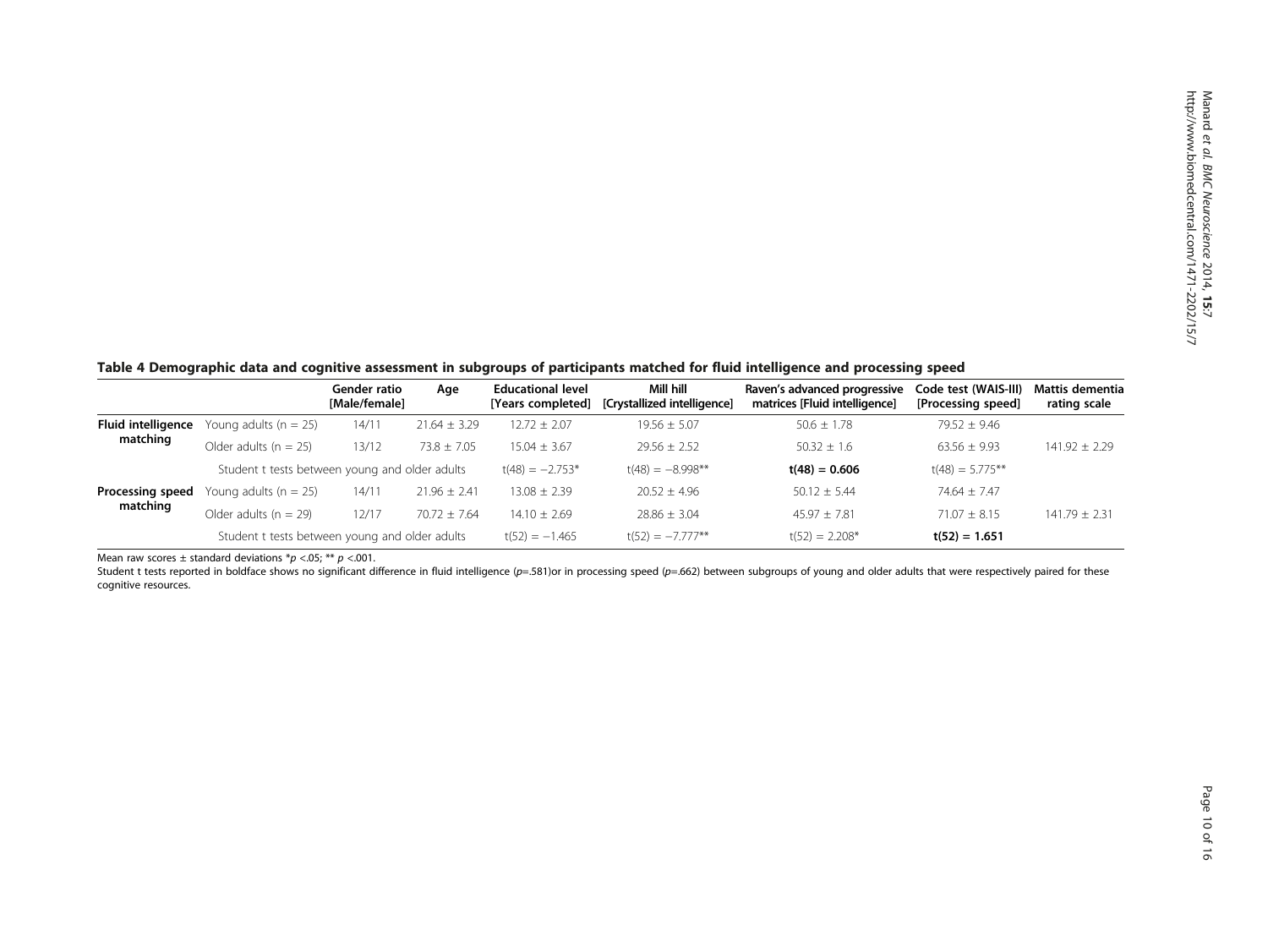|                     |                             | Young adults ( $n = 25$ )  | Older adults ( $n = 25$ )   |                            |  |  |
|---------------------|-----------------------------|----------------------------|-----------------------------|----------------------------|--|--|
|                     | High-interference condition | Low-interference condition | High-interference condition | Low-interference condition |  |  |
| Recent negative     | $950.02 + 206.812$          | $946.48 \pm 226.763$       | $1145.5 \pm 204.028$        | $1151.4 \pm 266.354$       |  |  |
| Non-recent negative | $819.18 + 173.024$          | 840.44 ± 192.809           | $1008.7 + 171.459$          | $1046.36 \pm 202.262$      |  |  |
| Recent positive     | $833.5 + 171.849$           | $803.64 + 135.751$         | $1076.56 + 269.702$         | $991.66 + 156.991$         |  |  |
| Non-recent positive | $849.56 \pm 170.973$        | $814.86 \pm 161.804$       | $1070.74 \pm 160.817$       | $1035.88 \pm 217.716$      |  |  |

<span id="page-10-0"></span>Table 5 Probe Recency Task performance (RTs) for fluid intelligence subgroups

Mean raw median RTs ± standard deviations.

processing speed performance as cognitive resources predictor.

Model 1A revealed that age significantly explained 6.9% of the variance in the high-interference condition  $(F(1,158) = 11.684; p < .001)$ . In the second model (2A), the age-related variance became non significant  $(\Delta F(1,156) =$ 1.638;  $p = .202$ ) after controlling for cognitive resources ( $\Delta F(2,157) = 8.478$ ;  $p < 0.001$ ). Following Baudouin et al.'s procedurea [\[48\]](#page-14-0), cognitive resources accounted for 86.95% of the age-related variance of interference management in the high-interference condition.

Second, hierarchical regression models were constructed to assess variance of performance in the high-interference condition that might be explained by cognitive resources after controlling for age-related influence (Models B). Results are summarized in Table [7B](#page-12-0). The first model (1B), providing a simple linear regression to assess the amount of variance in the high-interference condition that could be attributed to cognitive resources, revealed a significant explained variance of 9.7% (F(2,157) = 8.478;  $p < .001$ ). In order to verify whether the contribution of cognitive

resources might be reduced to a non-significant account after controlling for age-related variance in the high demanding condition, the model 2B was constructed using age groups as first predictor and cognitive resources as second predictor. This second model confirmed that cognitive resources ( $\Delta F(2,156) = 3.319$ ;  $p < .05$ ) added a significant explained variance to the interference sensitivity in the high-interference condition, once age-related variance  $(\Delta F(1,158) = 11.684; p < .01)$  had been controlled. Finally, following the same procedure as before [\[48\]](#page-14-0), the age groups accounted for 60.82% of the cognitive resources variance.

#### **Discussion**

This study was designed to investigate, in the context of the DMC model [\[20\]](#page-14-0), the age-related decline in cognitive control and particularly the decreased tendency to use proactive control strategies in high-interference conditions with aging. More specifically, we were interested in determining whether performance on general cognitive abilities

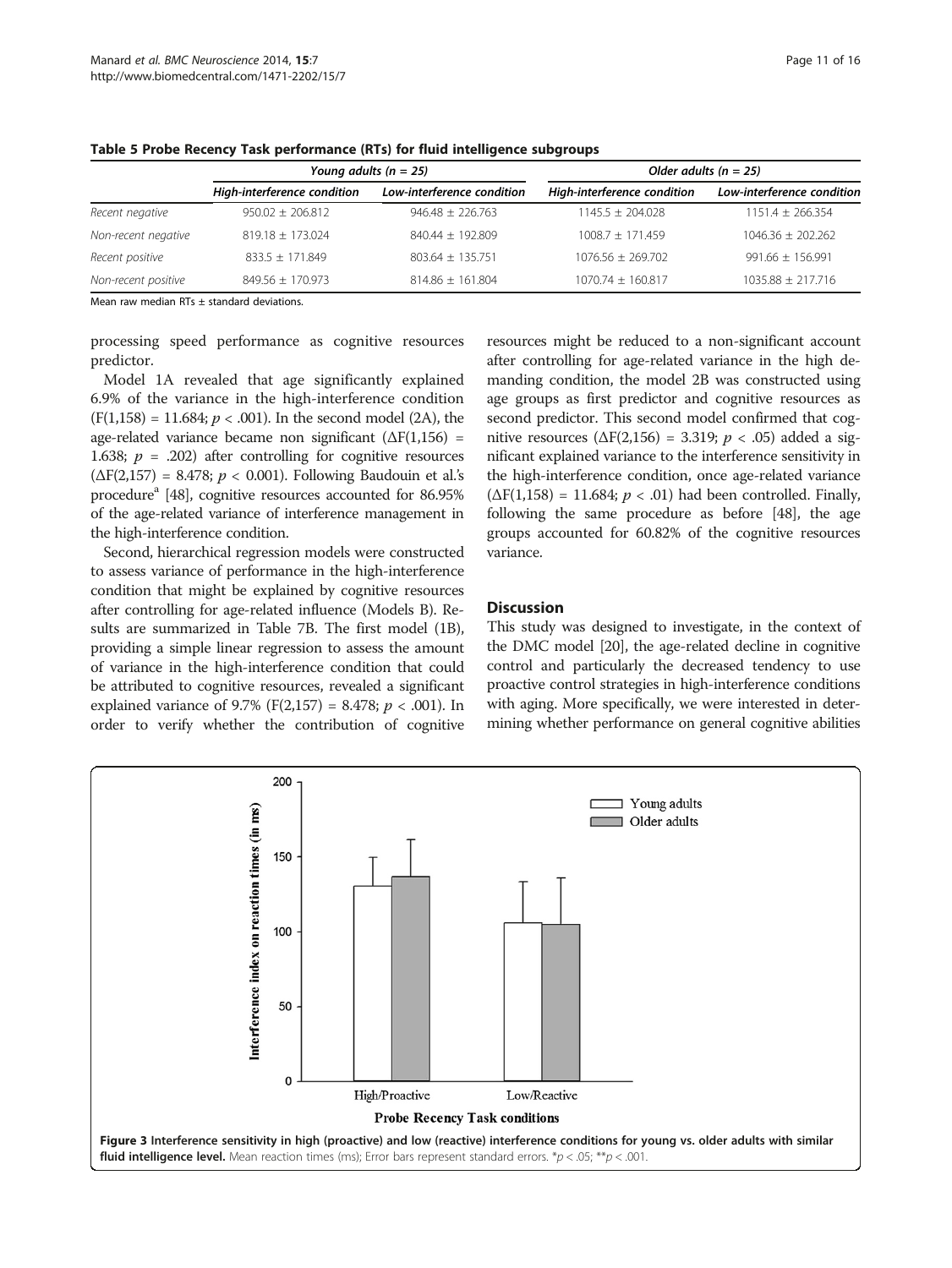|                             |                            | Older adults ( $n = 29$ )   |                            |  |  |
|-----------------------------|----------------------------|-----------------------------|----------------------------|--|--|
| High-Interference condition | Low-Interference condition | High-Interference condition | Low-Interference condition |  |  |
| $907.28 \pm 184.188$        | $874.64 + 206.275$         | $1168.724 \pm 263.362$      | $1130.138 \pm 294.32$      |  |  |
| 781.08 ± 145.053            | 798.18 + 160.469           | $984.293 + 204.173$         | $1015.069 + 220.5$         |  |  |
| $829.28 + 194.105$          | $792.22 + 141.983$         | $1020.069 + 241.048$        | $968.466 \pm 193.416$      |  |  |
| $845.32 \pm 154.266$        | $810.7 \pm 147.945$        | $1030.552 \pm 184.817$      | $1014.862 \pm 235.801$     |  |  |
|                             |                            | Young adults ( $n = 25$ )   |                            |  |  |

<span id="page-11-0"></span>Table 6 Probe Recency Task performance (RTs) for processing speed subgroups

Mean raw median RTs ± standard deviations.

such as fluid intelligence and processing speed might influence the selective age-related decline in proactive control.

The present study replicates previous findings [\[14,38,39](#page-14-0)] indicative of a selective age-related decline in proactive control, in association with preserved reactive control abilities. Indeed, greater sensitivity to interference was observed for older than younger adults in the high-interference condition of the Sternberg task, which is thought to favor proactive control, but not in the low-interference condition, which is postulated to involve reactive control processes. Therefore, the presence of greater sensitivity to interference (in comparison to young subjects) in a context involving a large number of interfering trials seems to indicate that older adults did not try to anticipate the occurrence of interfering items but rather tended to react following the presentation of these items [[\[14,38,39](#page-14-0)], for similar results and interpretation].

Conflict monitoring [[11\]](#page-14-0) and executive attention [[13](#page-14-0)] theories stress the importance of active maintenance of goal-relevant information to achieve a task, particularly during high-interference situations. In line with these

theories, the observed selective impairment of proactive control processes might be interpreted as a failure to maintain task-goal representations in a high-interference context see also [\[39](#page-14-0)] or, more generally, as a deficit affecting general context representations, including task-relevant information that could influence cognitive processes involved in the task [[14](#page-14-0)]. In addition, similarly to the study conducted by Bélanger, Belleville and Gauthier [\[3](#page-14-0)], our results revealed an increase in age-related interference sensitivity in high-interference situations but particularly for RTs and not for accuracy of responses. Therefore, age seems to partially affect the ability to maintain task-goal information, since older adults were slowed down by the goal-maintenance requirement but they were still able to succeed on the trials.

In addition, one important goal of this study was to determine whether the decrease in proactive control abilities in healthy aging is related to fluid intelligence level and processing speed, two general cognitive processes known to be affected by age e.g., [[49-54](#page-15-0)]. For instance, Li et al. [\[51](#page-15-0)] observed an age-related decline in fluid

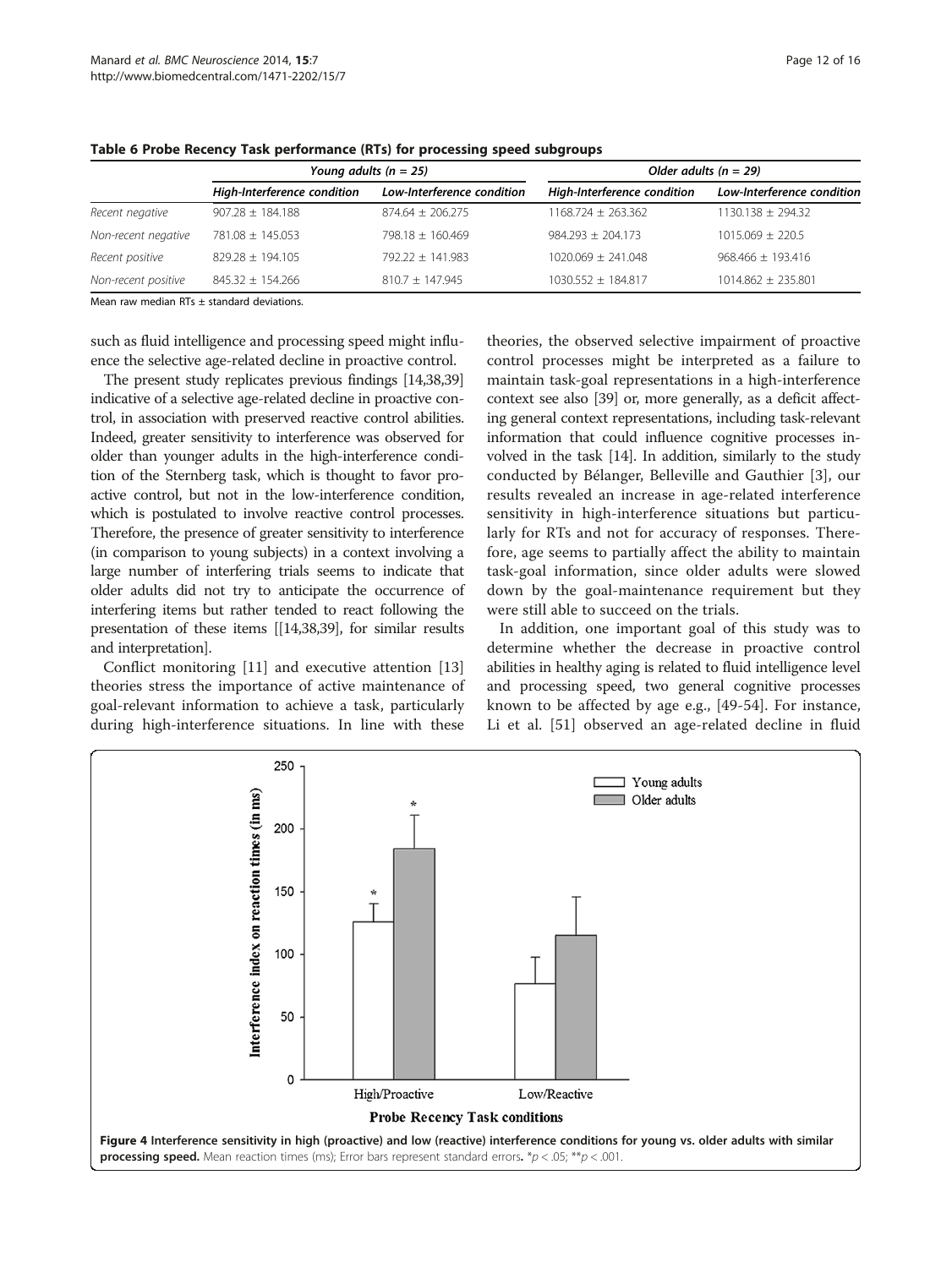<span id="page-12-0"></span>

|  |  |  |  | Table 7 Results from hierarchical linear regressions |  |  |
|--|--|--|--|------------------------------------------------------|--|--|
|--|--|--|--|------------------------------------------------------|--|--|

| A | <b>Model</b> | Step           | <b>Predictors</b>                           | $R^2$ | Adjusted $R^2$ | <b>SE</b> | $\Delta R^2$ | $\Delta F$ | p     | β                   |
|---|--------------|----------------|---------------------------------------------|-------|----------------|-----------|--------------|------------|-------|---------------------|
|   | 1. A         |                | Age groups                                  | 0.069 | 0.063          | 0.049     | 0.069        | 11.684     | 0.001 | 0.262               |
|   | 2. A         |                | Fluid intelligence<br>&<br>processing speed | 0.097 | 0.086          | 0.048     | 0.097        | 8.478      | 0.000 | $-0.247$<br>0.03    |
|   |              | $\overline{2}$ | Age groups                                  | 0.107 | 0.09           | 0.048     | 0.009        | 1.638      | 0.202 | 0.143               |
| B | <b>Model</b> | <b>Step</b>    | <b>Predictors</b>                           | $R^2$ | Adjusted $R^2$ | <b>SE</b> | $\Delta R^2$ | $\Delta F$ | p     | β                   |
|   | 1. B         |                | Fluid intelligence<br>&<br>processing speed | 0.097 | 0.086          | 0.048     | 0.097        | 8.478      | 0.000 | $-0.27$<br>$-0.059$ |
|   | 2. B         |                | Age groups                                  | 0.069 | 0.063          | 0.049     | 0.069        | 11.684     | 0.001 | 0.143               |
|   |              | 2              | Fluid intelligence<br>&<br>processing speed | 0.107 | 0.09           | 0.048     | 0.038        | 3.319      | 0.039 | $-0.247$<br>0.03    |

A) Results from the hierarchical linear regressions performed on the high-interference condition to investigate the age-related influence on interference sensitivity after controlling for cognitive resources. B) Results from the hierarchical linear regressions performed on the high-interference condition to investigate the cognitive resources-related influence on interference sensitivity after controlling for age.

intelligence (composite score derived from adapted psychometric tasks used in the Berlin Aging Study [[50,55](#page-15-0)]) from 40 years old. Decreased ability to efficiently manage conflict costs was also observed from the age of 50 using a flanker task. Interestingly, these authors also revealed a significant relationship between fluid intelligence and conflict costs for their older adults group while no significant influence appeared for younger adults, suggesting that the decline in cognitive resources abilities could impede the tendency to implement the most efficient strategy to perform a task.

Moreover, within the DMC background, the tendency to use proactive control was previously related to the ease or efficacy of active goal maintenance in working memory [\[13,21](#page-14-0)[,56\]](#page-15-0). Thus, due to the interrelations between working memory and fluid intelligence/processing speed [[27](#page-14-0),[29](#page-14-0)[,49,57](#page-15-0)], it seemed relevant to predict an influence of these cognitive resources on proactive control abilities. With regard to fluid intelligence, Burgess and Braver [[7\]](#page-14-0) observed that participants with high fluid intelligence were less sensitive to interference than participants with low fluid intelligence in the high-interference condition, in which proactive control is assumed to be involved. With the same kind of task, results obtained in the present study suggest that, when older and younger adults are equated for their level of fluid intelligence, the age effect on the use of proactive control in highinterference condition disappeared. Therefore, the current results are consistent with Burgess and Braver's [\[7](#page-14-0)] earlier findings and extend the evidence to healthy aging, suggesting that fluid intelligence could influence how proactive and reactive cognitive control processes are implemented according to task requirements in both young and older adults.

Given the age-related decline in processing speed [[58](#page-15-0)] and its influence on working memory abilities [\[53,59](#page-15-0)],

this study also investigated the potential influence of this factor on the age-related decline in proactive control. Similarly to fluid intelligence, processing speed seems to be involved in the tendency to anticipate in a sustained manner the interfering items in a high-interference context. Indeed, when younger and older participants were selected according to their performance on a basic processing speed task, the previously observed selective agerelated difference in proactive control disappeared.

In addition, hierarchical linear regression analyses were conducted on RTs to more directly assess the influence of cognitive resources on proactive control abilities. These analyses supported the assumption of an influence of agerelated decline in cognitive resources (assessed here simultaneously by fluid intelligence and processing speed) on the tendency to use proactive control strategies in a highinterference condition. Indeed, the results of a first analysis suggest that age explains a significant amount of interference sensitivity variance in the high-interference condition, assumed to favor proactive control. Moreover, this analysis also indicates that cognitive resources account for a large portion of that age-related variance in proactive control. Finally, models including age groups in a first step, followed by cognitive resources, suggested that cognitive resources add explained variance to interference sensitivity in the high-interference condition, which is not captured by age-related variance.

#### Limitations

It should be noted that the present study provided an unexpected effect of condition. Indeed, contrary to the prediction of Braver, Gray and Burgess [[20](#page-14-0)], the high-interference condition seems more difficult for young and older participants. Even if the reason is not clear, since few studies have used the Sternberg paradigm to explore proactive and reactive control processes, this unexpected pattern of results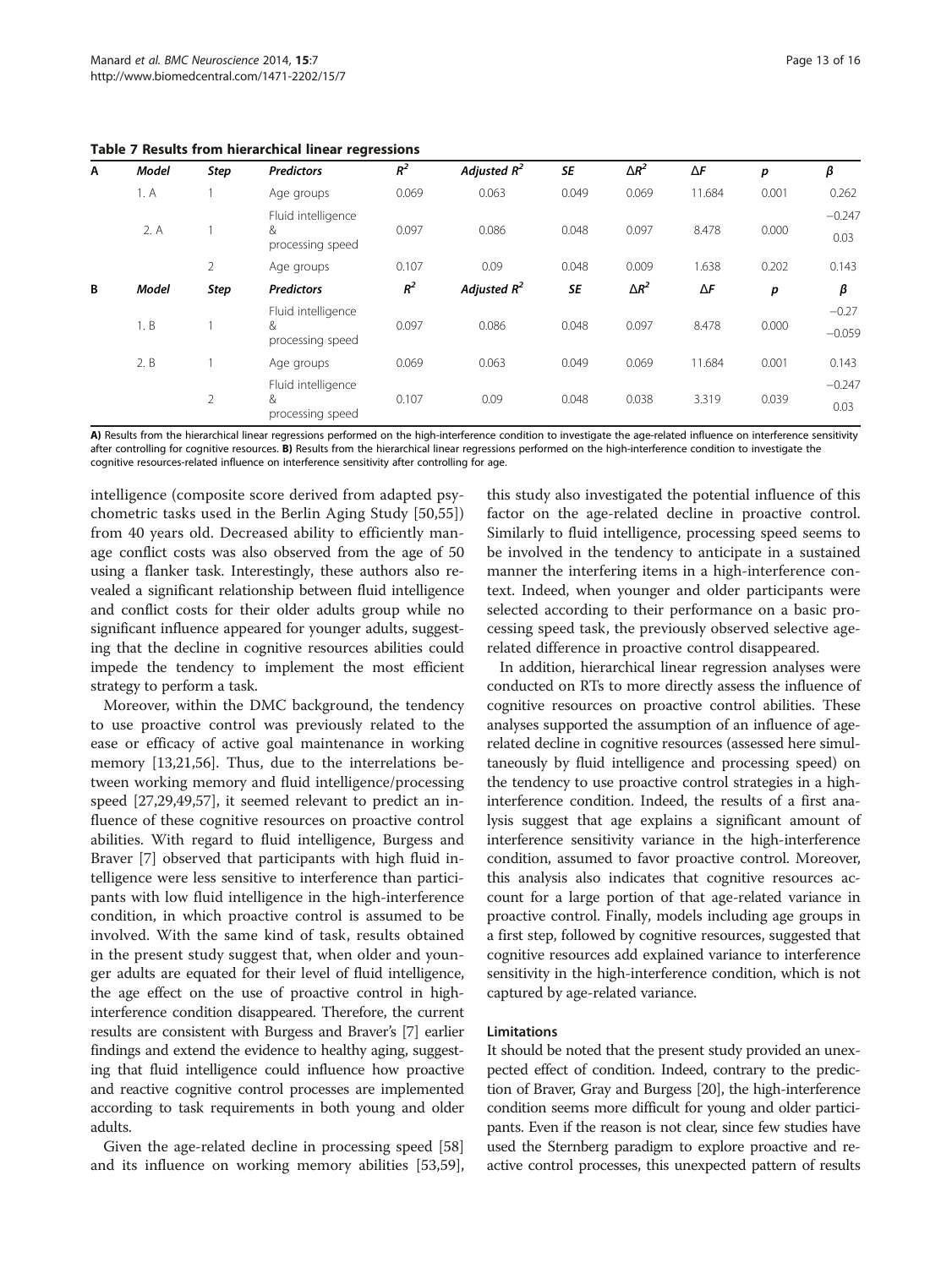should not impede the exploration of age-related changes in cognitive control because we systematically compared the performance of young and older participants in each condition separately. It seems interesting to note that this pattern of response was not influenced by a more liberal response bias in the high- than in the low- interference condition. Indeed, C indices were calculated according to the signal detection theory [\[60\]](#page-15-0) and revealed a significant tendency for "yes" responses that did not differ across age-groups or across control conditions. Moreover, participants that did not show the expected effect in the highinterference condition did not differ on demographic (years of education) or on neuropsychological variables (fluid intelligence, crystallized intelligence, or processing speed). Therefore, cognitive resources factors that may influence cognitive control need further investigation if we want to better understand the variability observed in healthy populations.

Brain imaging data could be very valuable in investigating the implementation of proactive and reactive control strategies in healthy aging according to the availability of cognitive resources. For instance, the DMC model [[20](#page-14-0)] distinguished two specific patterns of cerebral activity depending on the use of proactive or reactive control strategy. Proactive control was associated with phasic activity in the lateral prefrontal cortex, whereas reactive control involved transient activation, particularly in the anterior cingulate cortex, lateral prefrontal cortex and medial temporal lobe. In accordance with these predictions, Burgess and Braver [\[7](#page-14-0)] observed in young subjects transient increased activity in the lateral prefrontal cortex during the probe period when interference expectancy was low; but sustained bilateral prefrontal cortex activity during the delay period in situations of high expectation of interference. Moreover, the high fluid intelligence group demonstrated increased activation of right lateral prefrontal regions prior to the presentation of the probe (suggesting a proactive control strategy) compared to the low fluid intelligence group, which seemed to preferentially implement reactive control strategies (i.e., probe-triggered activation on interference trials). In addition, Braver et al. [[20](#page-14-0)] proposed that the observed shift from proactive control to reactive control in aging was also supported by changes in brain activation and neurotransmission patterns, particularly in the prefrontal cortex and in the dopamine system, respectively. Therefore, it seems relevant to hypothesize that age-related prefrontal atrophy and/or intra-cerebral dopamine levels decrease might influence the efficiency in implementing proactive control processes leading to a pattern of brain activity reflecting the involvement of reactive control [see [[39](#page-14-0)] for such a pattern of results using the AX-CPT task].

At this time, few studies explored the neural substrates of cognitive control in young subjects [\[7,](#page-14-0)[61-64\]](#page-15-0) and these

studies used various protocols (e.g., Sternberg, Stroop and N-back tasks). Some discrepancies in the neural substrates associated to proactive and reactive control were observed according to the exact characteristics of the tasks (e.g. more or less initial requirement of reactive vs. proactive control) and explored populations (e.g., varying by the level of dopamine availability). However, the adaptation of these paradigms to aging populations should add a substantial value to the comprehension of the implementation of proactive and reactive control processes, as well as to the influence of available cognitive resources. In particular, such studies would improve the understanding of the cognitive factors that could exert an influence on the selective age-related decline in the ability to use proactive control in a high demanding environment.

#### Conclusions

In conclusion, this study suggests that the age-related decline in the tendency to use efficiently the proactive control strategy is at least partially modulated by fluid intelligence level and processing speed abilities. Consequently, the ability to appropriately use cognitive control processes during aging seems to be related to the amount of available cognitive resources. Therefore, it could be suggested that limiting the decline in fluid intelligence and/or processing speed could improve the ability of healthy older adults to optimally cope with interference in high-demanding situations. For example, future studies could evaluate the potential benefit of specific cognitive resources training programs on the effective use of proactive control abilities in aging. Another interesting line of research could be the investigation of personality factors in older adults that might influence the tendency to adapt strategies according to the task context e.g. [\[65,66](#page-15-0)]. More generally, the present study emphasizes the importance of taking into account available cognitive resources during cognitive control assessment in healthy as well as pathological populations (e.g. schizophrenia or neurodegenerative diseases).

#### **Endnote**

According to these authors [\[48\]](#page-14-0), the percentage of cognitive resources – related variance that accounted for the age effect can be calculated by the formulae:  $[{\Delta}R^2$ regressor from model 1 (simple model) –  $\Delta R^2$ regressor from model 2 (hierarchical model)/( $\Delta R^2$ regressor from model 1)\*100].

#### Competing interests

The authors report no conflict of interest. The funders had no role in study design, data collection and analysis, decision to publish, or preparation of the manuscript.

#### Authors' contributions

FC conceived the study, was the first coordinator, provided substantial support to proofread the manuscript and gave the final approval of the version to be published. MJ participated in the study design and statistical analyses. DC realized the acquisition of data and participated in the material building. MM carried out statistical analyses and interpretations and was involved in the preparation of the manuscript. Intellectual content was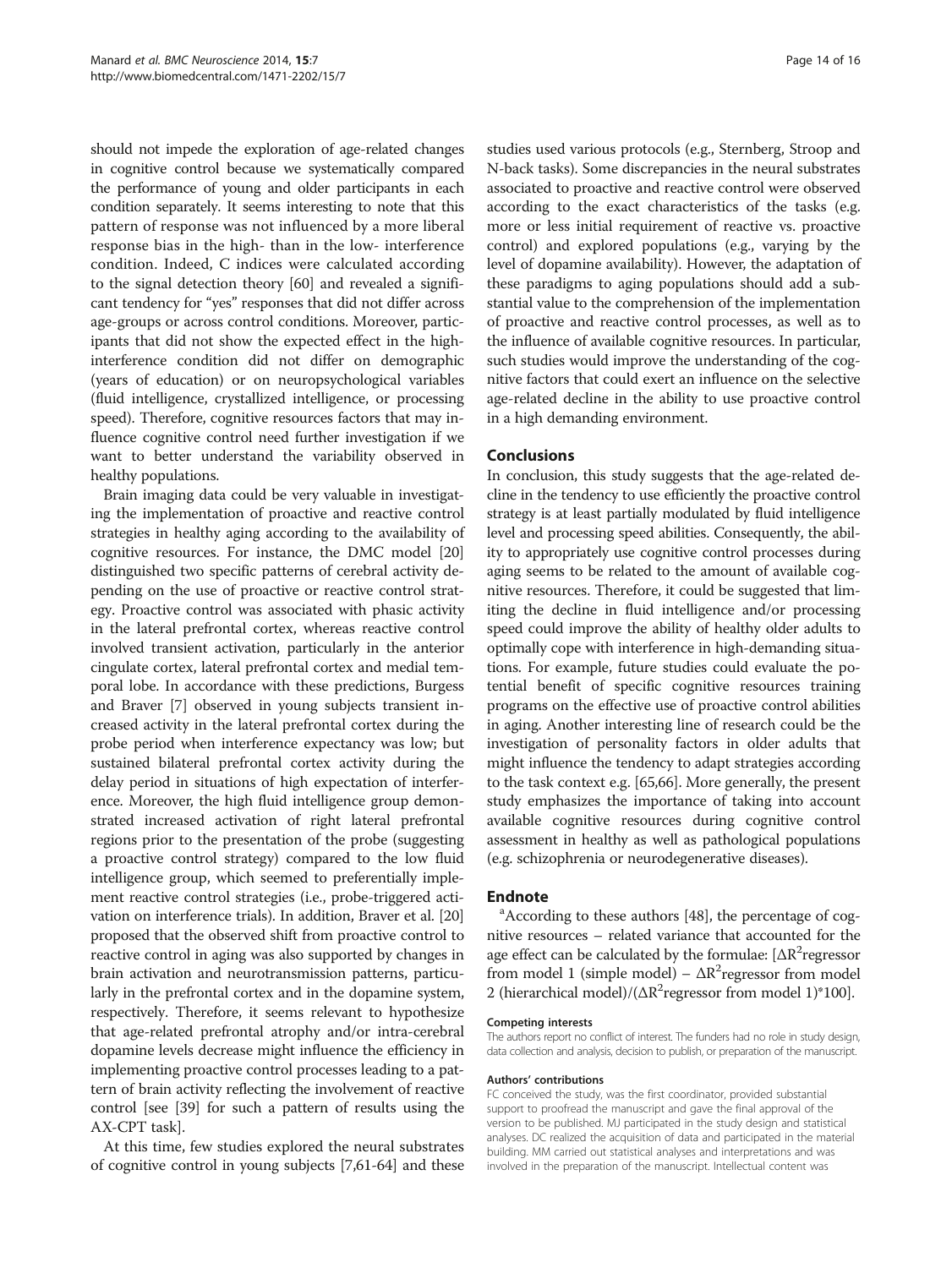<span id="page-14-0"></span>collectively revised by all the authors. All authors read and approved the final manuscript.

#### Acknowledgements

This research was supported by the Belgian National Fund for Scientific Research (FRS-FNRS to FC), by the InterUniversity Attraction Pole (IUAP P7/11) and by the University of Liège.

#### Author details

<sup>1</sup> Cyclotron Research Centre, University of Liège, Liège, Belgium. <sup>2</sup> Department of Psychology: Cognition and Behavior, University of Liège, Boulevard du Rectorat 3, Bâtiment B33, B-4000 Liège, Belgium. <sup>3</sup>Belgian National Fund for Scientific Research (FRS-FNRS), 1000 Brussels, Belgium.

#### Received: 19 September 2013 Accepted: 3 January 2014 Published: 8 January 2014

#### References

- 1. Torres-Quesada M, Funes MJ, Lupianez J: Dissociating proportion congruent and conflict adaptation effects in a Simon-Stroop procedure. Acta Psychol (Amst) 2013, 142(2):203–210.
- 2. Gratton G, Coles MGH, Donchin E: Optimizing the use of information: strategic control of activation of responses. J Exp Psychol Gen 1992, 121(4):480–506.
- 3. Bélanger S, Belleville S, Gauthier S: Inhibition impairments in Alzheimer's disease, mild cognitive impairment and healthy aging: effect of congruency proportion in a Stroop task. Neuropsychologia 2010, 48(2):581–590.
- 4. Davelaar EJ, Stevens J: Sequential dependencies in the Eriksen flanker task: a direct comparison of two competing accounts. Psychon Bull Rev 2009, 16(1):121–126.
- Kerns JG: Anterior cingulate and prefrontal cortex activity in an FMRI study of trial-to-trial adjustments on the Simon task. Neuroimage 2006, 33(1):399–405.
- Schlaghecken F, Refaat M, Maylor EA: Multiple systems for cognitive control: evidence from a hybrid prime-Simon task. J Exp Psychol Hum Percept Perform 2011, 37(5):1542–1553.
- 7. Burgess GC, Braver TS: Neural mechanisms of interference control in working memory: effects of interference expectancy and fluid intelligence. PloS one 2010, 5(9):1–11.
- Kane MJ, Engle RW: Working-memory capacity and the control of attention: the contributions of goal neglect, response competition, and task set to Stroop interference. J Exp Psychol Gen 2003, 132(1):47–70.
- 9. Hutchison KA: The interactive effects of listwide control, item-based control, and working memory capacity on Stroop performance. J Exp Psychol Learn Mem Cogn 2011, 37(4):851–860.
- 10. Cohen JD, Dunbar K, McClelland JL: On the control of automatic processes: a parallel distributed processing account of the Stroop effect. Psychol Rev 1990, 97(3):332–361.
- 11. Botvinick MM, Braver TS, Barch DM, Carter CS, Cohen JD: Conflict monitoring and cognitive control. Psychol Rev 2001, 108(3):624–652.
- 12. Botvinick MM, Cohen JD, Carter CS: Conflict monitoring and anterior cingulate cortex: an update. Trends Cogn Sci 2004, 8(12):539–546.
- 13. Kane MJ, Engle RW: The role of prefrontal cortex in working-memory capacity, executive attention, and general fluid intelligence: an individual-differences perspective. Psychon Bull Rev 2002, 9(4):637–671.
- 14. Braver TS, Barch DM, Keys BA, Cohen JD, Taylor SF, Carter CS, Kaye JA, Janowsky JS, Yesavage JA, Mumenthaler MS, et al: Context processing in older adults: evidence for a theory relating cognitive control to neurobiology in healthy aging. J Exp Psychol Gen 2001, 130(4):746-763.
- 15. Hasher L, Zacks RT: Working memory, comprehension, and aging: a review and a new view. In The psychology of learning, Volume 22. Edited by Bower GH. New York: Academic; 1988:193–225.
- 16. Moscovitch M, Winocur G: Frontal lobes, memory, and aging. Ann N Y Acad Sci 1995, 769:119–150.
- 17. Salthouse T: Working memory processing resource in cognitive aging. Dev Rev 1990, 10:101–124.
- 18. Spieler DH, Balota DA, Faust ME: Stroop performance in healthy younger and older adults and in individuals with Dementia of the Alzheimer's type. J Exp Psychol Hum Percept Perform 1996, 22:461-479.
- 19. Park DC, Gutchess AH: Aging, cognition, and culture: a neuroscientific perspective. Neurosci Biobehav Rev 2002, 26:859–867.
- 20. Braver TS, Gray JR, Burgess CG: Explaining the many varieties of working memory variation: Dual mechanisms of cognitive control. In Variation in working memory. 1st edition. Edited by Conway CJ, Kane M, Miyake A, Towse J. USA: Oxford University Press; 2007:75–106.
- 21. Braver TS: The variable nature of cognitive control: a dual mechanisms framework. Trends Cogn Sci 2012, 16(2):106–113.
- 22. De Pisapia N, Braver TS: A model of dual control mechanisms through anterior cingulate and prefrontal cortex interactions. Neurocomputing 2006, 69(10–12):1322–1326.
- 23. Sternberg S: High-speed scanning in human memory. Science 1966, 153:652–654.
- 24. Gray JR, Chabris CF, Braver TS: Neural mechanisms of general fluid intelligence. Nat Neurosci 2003, 6(3):316–322.
- 25. Perfetti B, Tesse M, Varanese S, Saggino A, Onofrj M: Irrelevant features of a stimulus can either facilitate or disrupt performance in a working memory task: the role of fluid intelligence. PloS one 2011, 6(10):1-9.
- 26. Raven JC: Advanced Progressive Matrices: Sets I and II. London: Lewis; 1965.
- 27. Deary IJ, Stough C: Intelligence and inspection time: achievements, prospects, and problems. Am Psychol 1996, 51(6):599–608.
- 28. De Pascalis V, Varriale V: Intelligence and information processing. J Ind Diff 2012, 33(2):101–108.
- 29. Grudnik JL, Kranzler JH: Meta-analysis of the relationship between intelligence and inspection time. Intelligence 2001, 29:523–535.
- 30. Neubauer AC, Bucik V: The mental speed-IQ relationship: unitaryor modular? Intelligence 1996, 22:23–48.
- 31. Osmon DC, Jackson R: Inspection time and IQ: fluid or perceptual aspects of intelligence? Intelligence 2002, 30:119–127.
- 32. Fry AF, Hale S: Relationships among processing speed, working memory, and fluid intelligence in children. Biol Psychol 2000, 54:1-34.
- 33. Jensen AR: Why is reaction time correlated with psychometric g? Curr Dir Psychol Sci 1993, 2:53–58.
- 34. Kyllonen PC, Christal RE: Reasoning ability is (little more than) workingmemory capacity?! Intelligence 1990, 14:389-433.
- 35. Redick TS, Engle RW: Integrating working memory capacity and contextprocessing views of cognitive control. Q J Exp Psychol (Hove) 2011, 64(6):1048-1055.
- 36. Weldon RB, Mushlin H, Kim B, Sohn MH: The effect of working memory capacity on conflict monitoring. Acta Psychol (Amst) 2013, 142(1):6–14.
- 37. Craik FI, Byrd M: Aging and cognitive deficits: the role of attentional resources. In Aging and Cognitive Processes. Edited by Craik FIM, Trehub SE. New York: Plenum; 1982:191–211.
- 38. Braver TS, Satpute AB, Rush BK, Racine CA, Barch DM: Context processing and context maintenance in healthy aging and early stage dementia of the Alzheimer's type. Psychol Aging 2005, 20(1):33–46.
- 39. Paxton JL, Barch DM, Racine CA, Braver TS: Cognitive control, goal maintenance, and prefrontal function in healthy aging. Cereb Cortex 2008, 18(5):1010–1028.
- 40. Mattis S: Mental status examination for organic mental syndrome in the elderly patients. In Geriatrics Psychiatry: A handbook for psychiatrists and primary care physicians. Edited by Bellak L, Karasm T. New-York: Grune & Stratton; 1976:77–121.
- 41. Monsch AU, Bondi MW, Salmon DP, Butters N, Thal LJ, Hansen LA: Clinical validity of the Mattis Dementia Rating Scale in detecting dementia of the Alzheimer type: a double cross-validation and application to a community-dwelling sample. Arch Neurol 1995, 52(9):899–904.
- 42. Deltour JJ: Echelle de Vocabulaire Mill Hill de J. C. Raven: Adaptation française et normes comparées du Mill Hill et du Standard Progressive Matrices (PM38). Manuel et annexes. Braine le Château, Belgium: Editions L'Application des Techniques Modernes SPRL; 1976.
- 43. Schneider W, Eschman A, Zuccolotto A: E-Prime reference quide. Pittsburgh, PA: Psychology Software Tools Inc; 2002.
- 44. Raven JC, Court JH, Raven J: Manual for Raven's progressive matrices and vocabulary scales: Advanced progressive matrices sets I and II. London: H. K. Lewis; 1983.
- 45. Wechsler D: Wechsler adult intelligence scale Third edition: Administration and scoring manual. San Antonio, TX: The Psychological Corporation; 1997.
- 46. Cohen J: Statistical power analysis for the behavioral sciences. Hillsdale, New Jersey: Lawrence Erlbaum Associates; 1988.
- 47. Hair J, Black WC, Babin BJ, Anderson RE: Multivariate data analysis. 7th edition. Uppersaddle River, New Jersey: Prentice Hall; 2010.
- 48. Baudouin A, Clarys D, Vanneste S, Isingrini M: Executive functioning and processing speed in age-related differences in memory: contribution of a coding task. Brain Cogn 2009, 71(3):240–245.